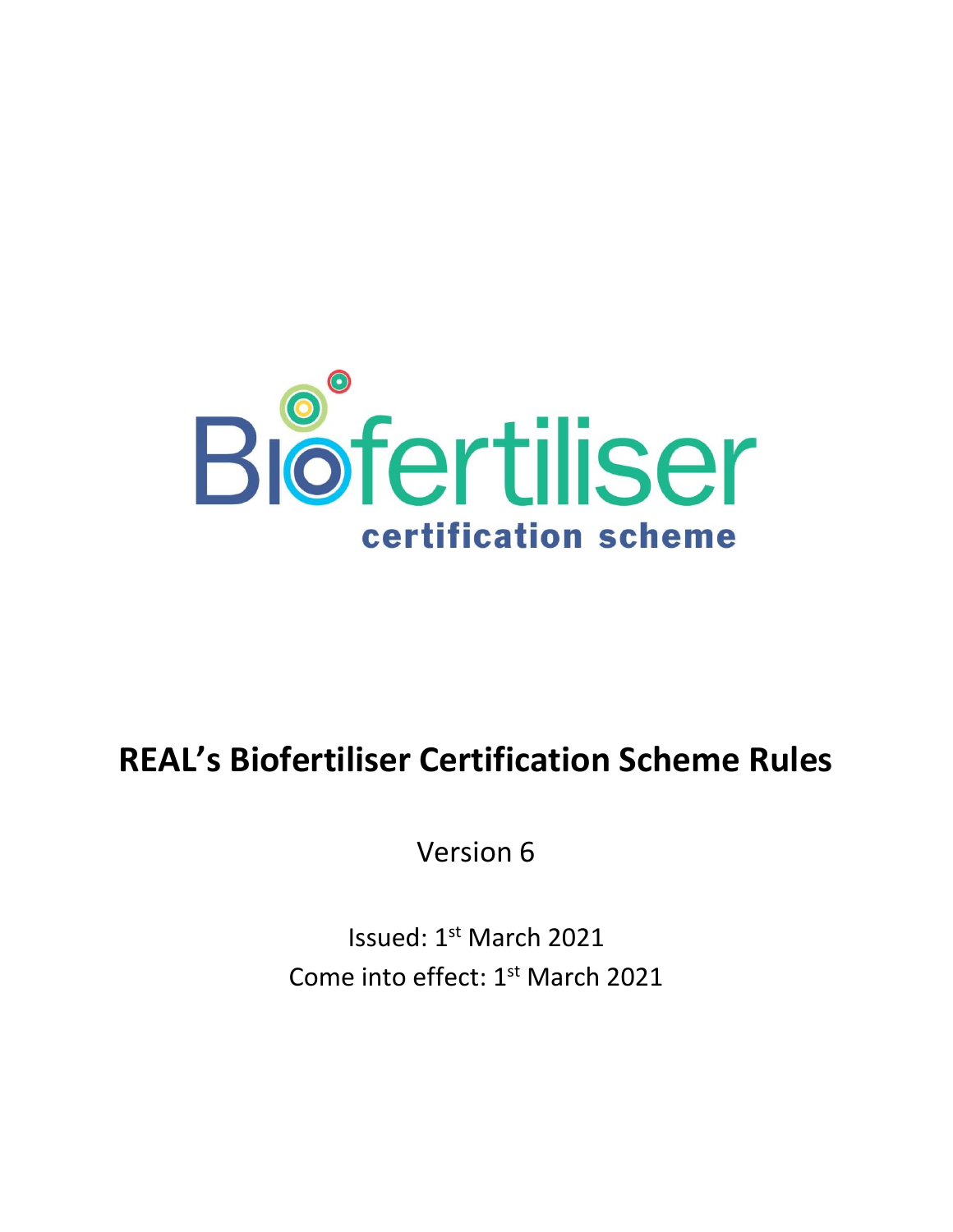| 1              |                                               |  |  |
|----------------|-----------------------------------------------|--|--|
| 2              |                                               |  |  |
| 3              |                                               |  |  |
| 4              |                                               |  |  |
|                | 4.1<br>4.2<br>4.3<br>4.4                      |  |  |
| 5              |                                               |  |  |
|                | 5.1<br>5.2<br>5.3<br>5.4<br>5.5<br>5.6<br>5.7 |  |  |
| 6              |                                               |  |  |
|                | 6.1<br>6.2                                    |  |  |
| $\overline{ }$ |                                               |  |  |
|                | 7.1<br>7.2                                    |  |  |
| 8              |                                               |  |  |
|                | 8.1<br>8.2                                    |  |  |
| 9              |                                               |  |  |
|                | 9.1<br>9.2                                    |  |  |
|                | 10                                            |  |  |
| 11             |                                               |  |  |
|                | 12                                            |  |  |
|                | 12.1<br>12.2                                  |  |  |
|                |                                               |  |  |
|                | 13.1                                          |  |  |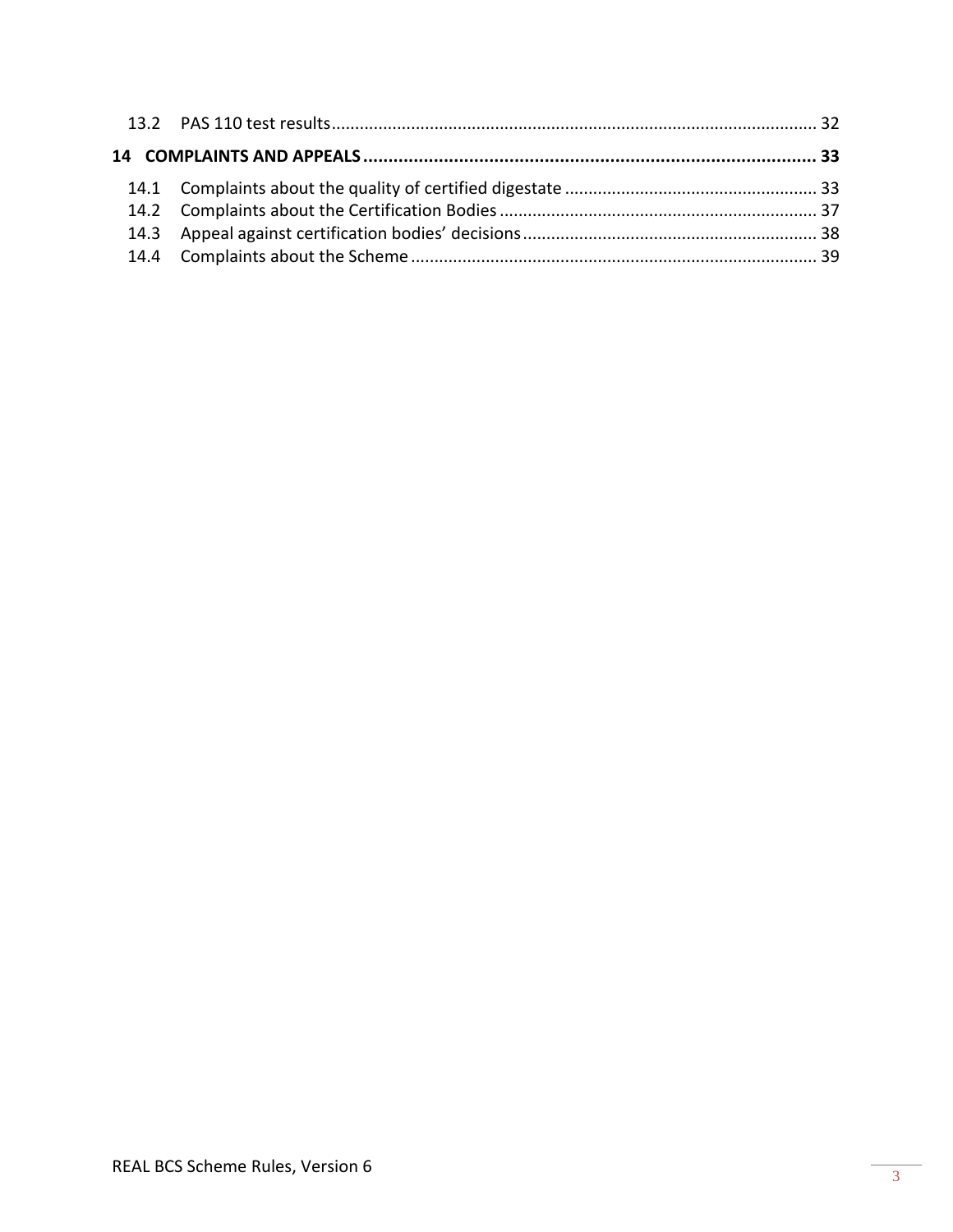## <span id="page-3-0"></span>**1 ABOUT RENEWABLE ENERGY ASSURANCE LIMITED**

The Biofertiliser Certification Scheme (the 'Scheme') is administered by the Association for Renewable Energy and Clean Technology's wholly owned subsidiary Renewable Energy Assurance Limited ('REAL'). Contact details: Renewable Energy Assurance Limited, Brettenham House, 2-19 Lancaster Place, London, WC2E 7EN. Email address: [info@realschemes.org.uk.](mailto:info@realschemes.org.uk)

# <span id="page-3-1"></span>**2 IMPORTANT GENERAL POINTS ABOUT THIS DOCUMENT**

- A. This document sets out version 6 of the Biofertiliser Certification Scheme Rules ('Scheme Rules') which shall come into effect on  $1<sup>st</sup>$  March 2021. From that date they shall automatically supersede and replace terms and conditions set out in all previously issued Rules of the Scheme.
- B. Timescales for the implementation of any change brought about by these Rules will be communicated to Operators registered on the Scheme, including any necessary transitional period to give the Operator sufficient time to implement such changes.
- C. Regarding changes to the Scheme Rules that affect Operators, its implementation shall allow the affected Operators who have achieved certification a reasonable time to incorporate such changes in order to maintain it and other Operators who have applied for but not yet achieved initial certification to progress towards this with reasonable speed.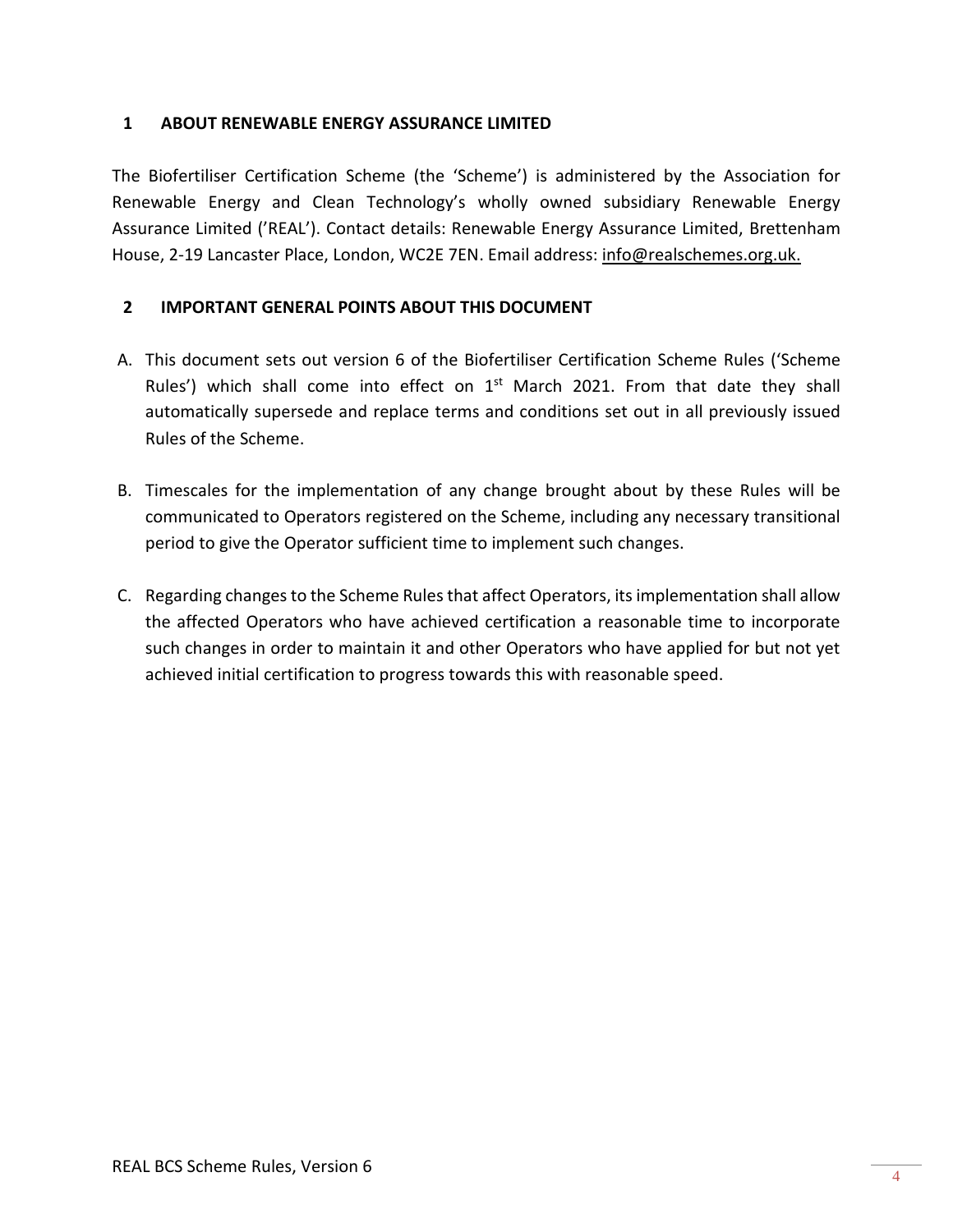# <span id="page-4-0"></span>**3 DEFINITIONS**

## *'Accreditation'*

Accreditation is issued by the United Kingdom Accreditation Service (UKAS) to a certification body which meets its requirements to perform certification services.

## *'ADQP'*

The Anaerobic Digestate Quality Protocol as in force from time to time and whose current terms are set out in the 2014 edition (available here:

[https://www.biofertiliser.org.uk/pdf/Anaerobic-Digestion-Quality-Protocol.pdf\)](https://www.biofertiliser.org.uk/pdf/Anaerobic-Digestion-Quality-Protocol.pdf)

## *'Certificate suspension'*

The temporary suspension of a certificate issued by a certification body.

# *'Competent Authority'* (in the context of animal by-product regulations)

For England, Wales and Scotland, the competent authority is the Government's Executive Agency (currently Animal Health) primarily responsible for ensuring that farmed animals in Great Britain are healthy, disease-free, and well looked after. This agency also has responsibility for managing outbreaks of notifiable animal diseases. See

[https://www.gov.uk/government/organisations/animal-and-plant-health-agency.](https://www.gov.uk/government/organisations/animal-and-plant-health-agency)

For Northern Ireland, the competent authority responsible for approving digestion of catering waste and animal by-products is the Veterinary Service. See [https://www.daera-ni.gov.uk/articles/animal-products-governance-and-legislation.](https://www.daera-ni.gov.uk/articles/animal-products-governance-and-legislation)

# *'Consignment'*

All digestate loads that correspond with the order of an organisation or individual receiving the digestate consignment from the Operator.

# *'Digestate'*

Digestate is the material remaining after the anaerobic digestion of a biodegradable feedstock.

#### *'Digestate Customer'*

Organisation or individual receiving the digestate consignment from the Operator.

#### *'Disposal operation'*

Disposal is defined in Article 3(19) Waste Framework Directive 2008/98/EC.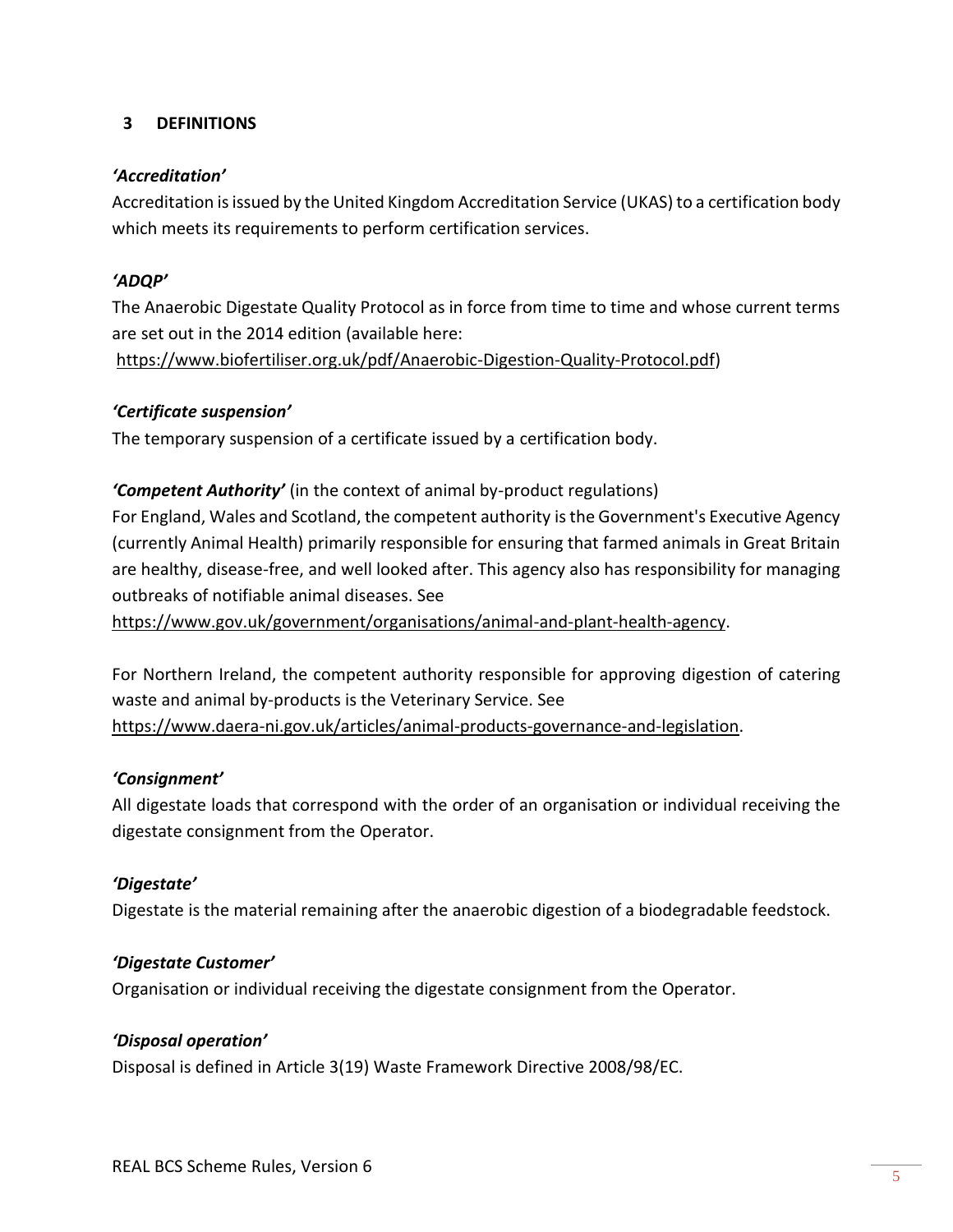# *'Efficacy of the digestion process'*

Where the anaerobic digestion process has been proven to consistently meet the PAS 110 and Anaerobic Digestate Quality Protocol criteria (if applicable) and to comply with the aspects of the Quality Management System for the production of PAS 110 conforming digestate, including the Hazard Analysis and Critical Control Point ("HACCP") plan, the Standard Operating Procedures ("SOP"s) and, if applicable, the Anaerobic Digestate Quality Protocol requirements related to input material types, digestate supply and use.

# *'End of Waste'*

The criteria by which waste can acquire end of waste status is set out at Article 6 of the Waste Framework Directive 2008/98/EC as amended by EU Directive 2018/851.

# *'Fit for purpose'*

Digestate that has all the properties and characteristics necessary for its intended purposes. In the context of PAS 110 the digestate shall pass all PAS 110 obligatory tests and any additional parameter tests and limits that the Operator has committed to fulfilling in his/her Quality Policy or in a written agreement with a Digestate Customer.

# *'Operator'*

Business enterprise, organisation, community initiative or person(s) responsible for the production of digested materials.

# *'PAS 110'*

The British Standard Institution's Publicly Available Specification (PAS) for whole digestate, separated liquor and separated fibre derived from the anaerobic digestion of source-segregated biodegradable materials in force from time to time.

# *'Quality Policy'*

The document in which the Operator sets out quality criteria demonstrating how it will meet the requirements of PAS 110.

# *'Regulators' (each a Regulator)*

The organisations responsible for monitoring and enforcing environmental controls in different countries of the UK being:

• In England, the Environment Agency. For further information please see, <https://www.gov.uk/government/organisations/environment-agency>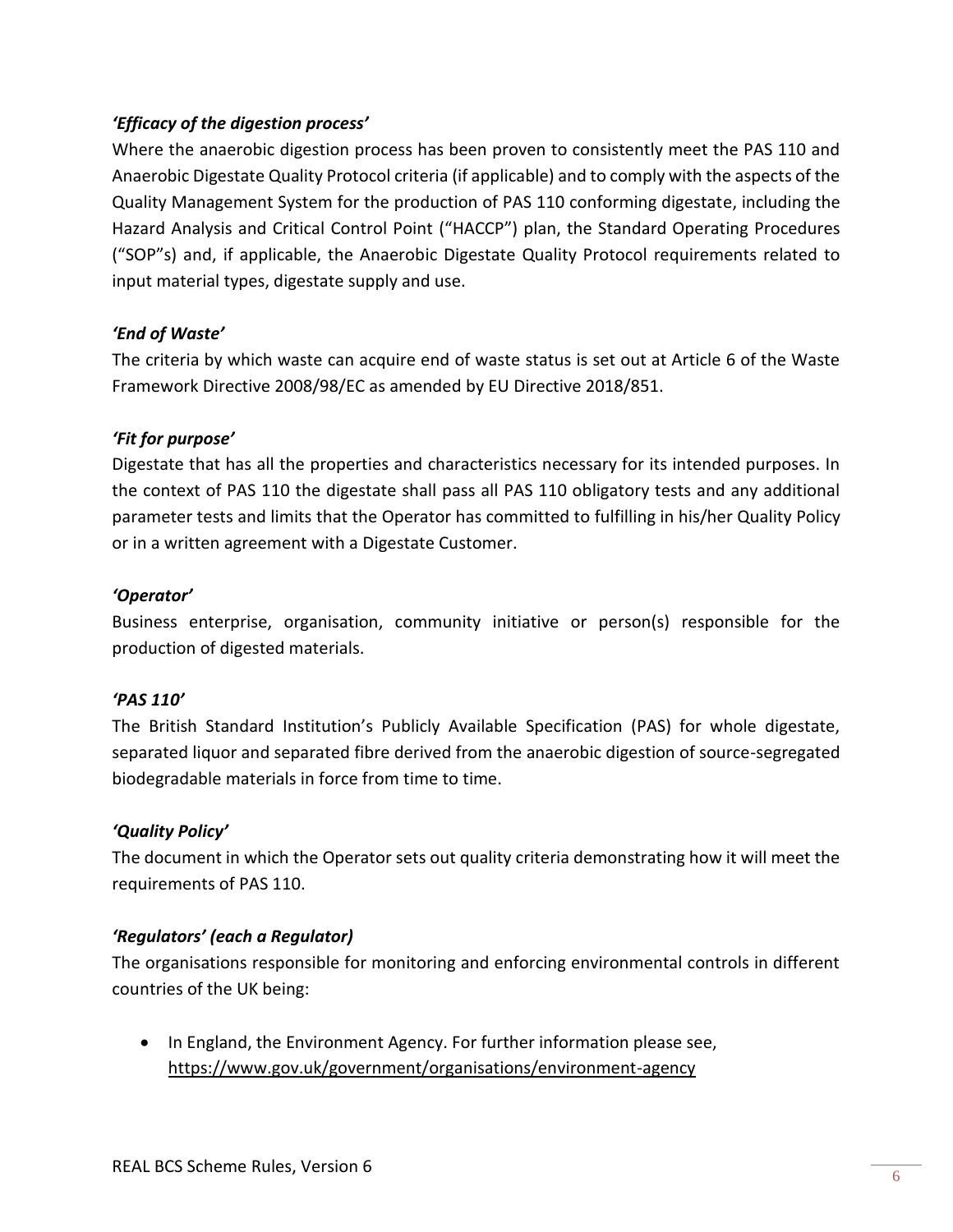- In Wales, Natural Resource Wales. For further information please see, <http://naturalresourceswales.gov.uk/splash?orig=/>
- In Scotland, Scottish Environment Protection Agency ('SEPA'). For further information please see, [http://www.sepa.org.uk/about\\_us.aspx](http://www.sepa.org.uk/about_us.aspx)
- In Northern Ireland, Northern Ireland Environment Agency (NIEA). For further information please see, [https://www.daera-ni.gov.uk/northern-ireland-environment](https://www.daera-ni.gov.uk/northern-ireland-environment-agency)[agency](https://www.daera-ni.gov.uk/northern-ireland-environment-agency)

# *'Satisfactory evidence'*

The Operator demonstrates full compliance with all requirements of 'PAS 110, the Scheme Rules, and the ADQP' or 'PAS 110, the Scheme Rules, and SEPA's Position,' according to the scope of certification sought. This is evaluated by the certification body.

# *'SEPA's Position'*

The Scottish Environment Protection Agency's (SEPA's) end of waste regulatory position for digestate in force from time to time.

# *'UKAS'*

United Kingdom Accreditation Service.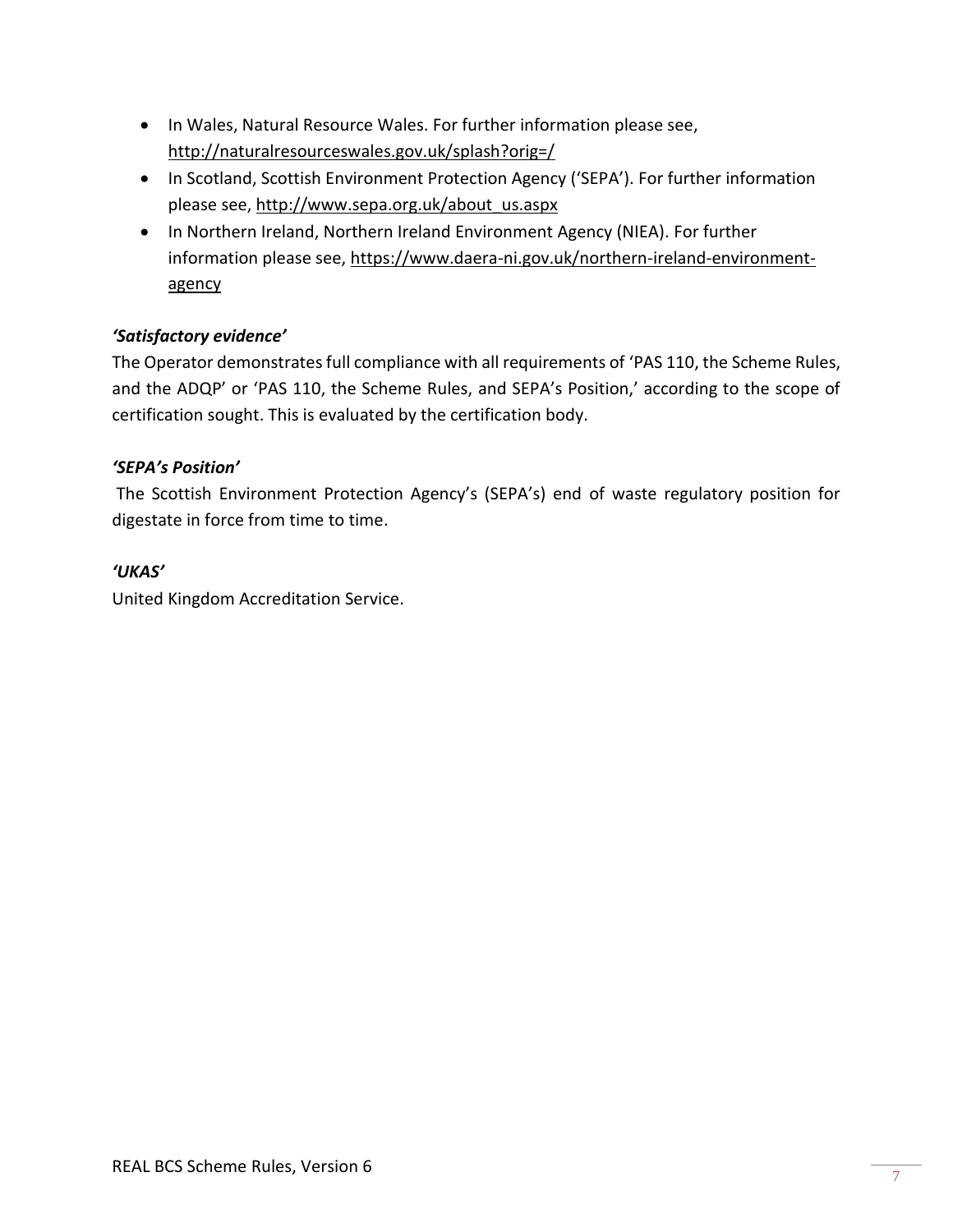#### **BIOFERTILISER CERTIFICATION SCHEME OVERVIEW**

## <span id="page-7-0"></span>**4 INTRODUCTION**

#### <span id="page-7-1"></span>**4.1 Background**

- 4.1.1 The use and production of digestate derived from biodegradable wastes is controlled by regulation (to prevent harm to the environment and human health). It is possible for high quality digestates to be supplied, stored, and used as a product (i.e., as fully recovered material no longer regarded as subject to waste regulatory controls). In general, this only occurs at the point of supply to the Digestate Customer.
- 4.1.2 In the United Kingdom, PAS 110 sets minimum digestate quality criteria. REAL has worked with the Waste and Resources Action Programme ("WRAP") to develop this PAS.
- 4.1.3 In order to clarify the circumstances in which high quality waste-derived digestates may be supplied, stored and used as products, the Environment Agency and WRAP in consultation with Defra, Natural Resources Wales, NIEA, industry and other regulatory stakeholders developed the ADQP. Funding was provided by Defra, the Welsh Government, and the Northern Ireland Environment Agency (NIEA) as a business resource efficiency activity.
- 4.1.4 The three main purposes of the ADQP are to:
	- a) clarify the point at which waste regulatory controls no longer apply to sourcesegregated biodegradable waste-derived digestates;
	- b) provide users with confidence that the biodegradable waste-derived digestate they purchase conforms with a British Standard Institution approved standard; and
	- c) protect the environment (including soil) and human health by setting criteria for good practice use of quality biodegradable waste-derived digestate on land used for agriculture or soil-grown horticulture.
- 4.1.5 The ADQP has been adopted by the Environment Agency, Natural Resource Wales, and the NIEA.<sup>1</sup>

<sup>1</sup> The Environment Agency has reviewed the ADQP and concluded that it needs revising. While the ADQP is being revised industry may continue using it until either a new resources framework is agreed or the revision concludes without resolution and the QP is withdrawn.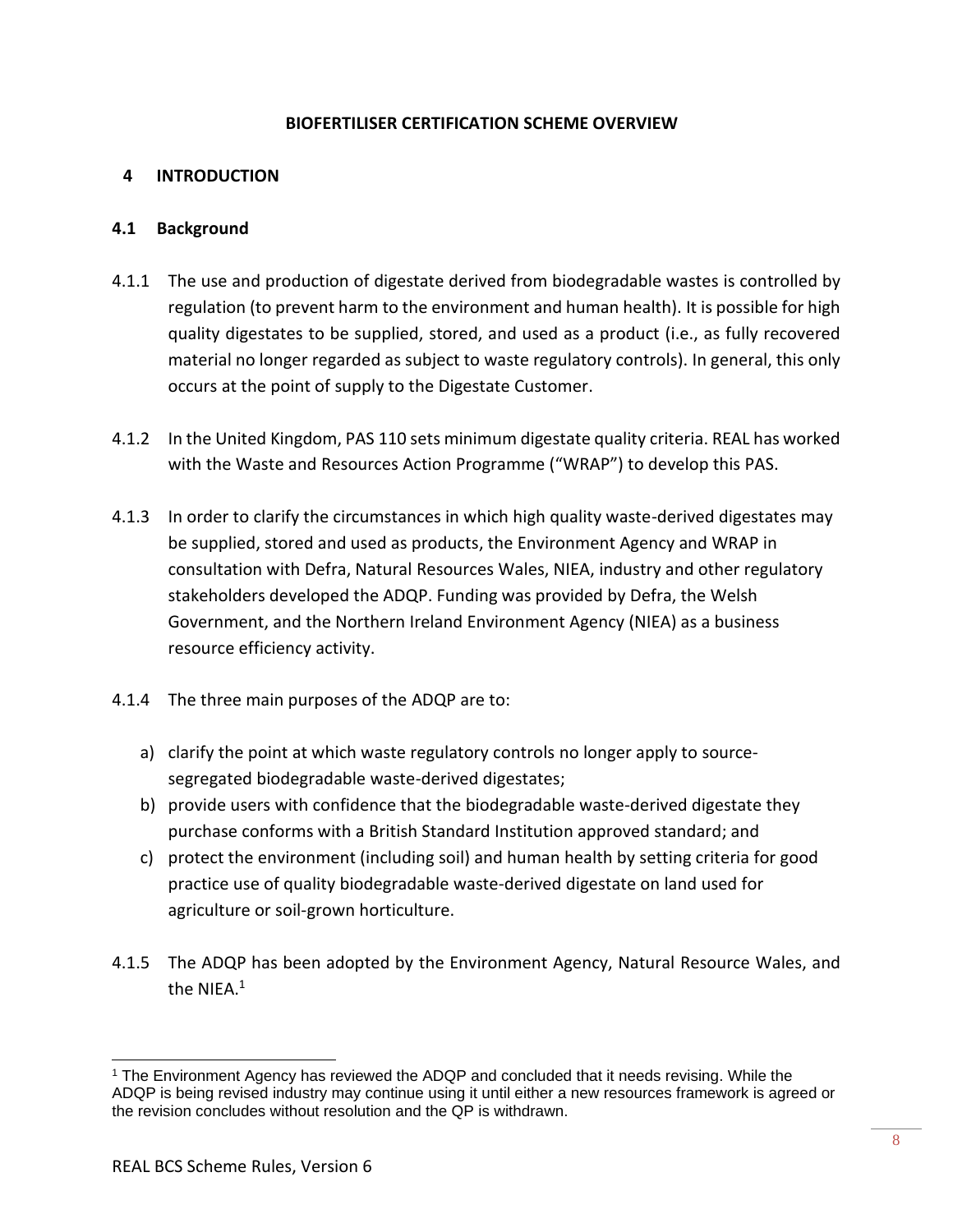- 4.1.6 Fundamental requirements of the ADQP are that:
	- a) digestate is produced in compliance with an approved standard or specification (at present, only PAS 110 is recognised as an approved specification);
	- b) digestate is produced using only those source-segregated input materials listed in Appendix B of the ADQP and must be destined for appropriate use in one of the market sectors designated by the ADQP;
	- c) compliance with the ADQP is assessed by an independent certification body; and
	- d) these Scheme Rules are approved by the Regulator(s).
- 4.1.7 To date, Scotland has not adopted the ADQP. SEPA's Position sets out the circumstances where digestate may be considered fully recovered. SEPA requires additional quality requirements to the minimum quality criteria specified in PAS 110. Such circumstances are clarified in SEPA's Position available at: [https://www.sepa.org.uk/media/219842/wst](https://www.sepa.org.uk/media/219842/wst-ps-016-regulation-of-outputs-from-anaerobic-digestion-processes.pdf)[ps-016-regulation-of-outputs-from-anaerobic-digestion-processes.pdf.](https://www.sepa.org.uk/media/219842/wst-ps-016-regulation-of-outputs-from-anaerobic-digestion-processes.pdf)
- 4.1.8 The Scheme provides a framework for independent assessment and certification of digestate to PAS 110, the Scheme Rules, the ADQP, and SEPA's Position.

# <span id="page-8-0"></span>**4.2 Categories of certification**

- 4.2.1 Operators may obtain certification for digestates resulting from a defined anaerobic digestion process (provided that both the digestates and process are kept separate from any wastes kept, and other processes carried out at the same site).
- 4.2.2 The Scheme does not require that all digested materials produced on site must become certified within the Scheme. However, if only some digested materials are certified then there must be clear division of the storage and handling of the certified and non-certified materials on site, so as not to compromise the quality of the digested materials for which certification under the Scheme is sought or held. Waste regulatory controls may apply to digestates not certified.
- 4.2.3 The Operator is required to ensure that all communications, documents records, and marketing materials are clear as to which digested materials have achieved certification.
- 4.2.4 The Scheme offers Operators two different categories of certification:
	- a) 'End of Waste' (England, Wales, and Northern Ireland) (BCS EoW); or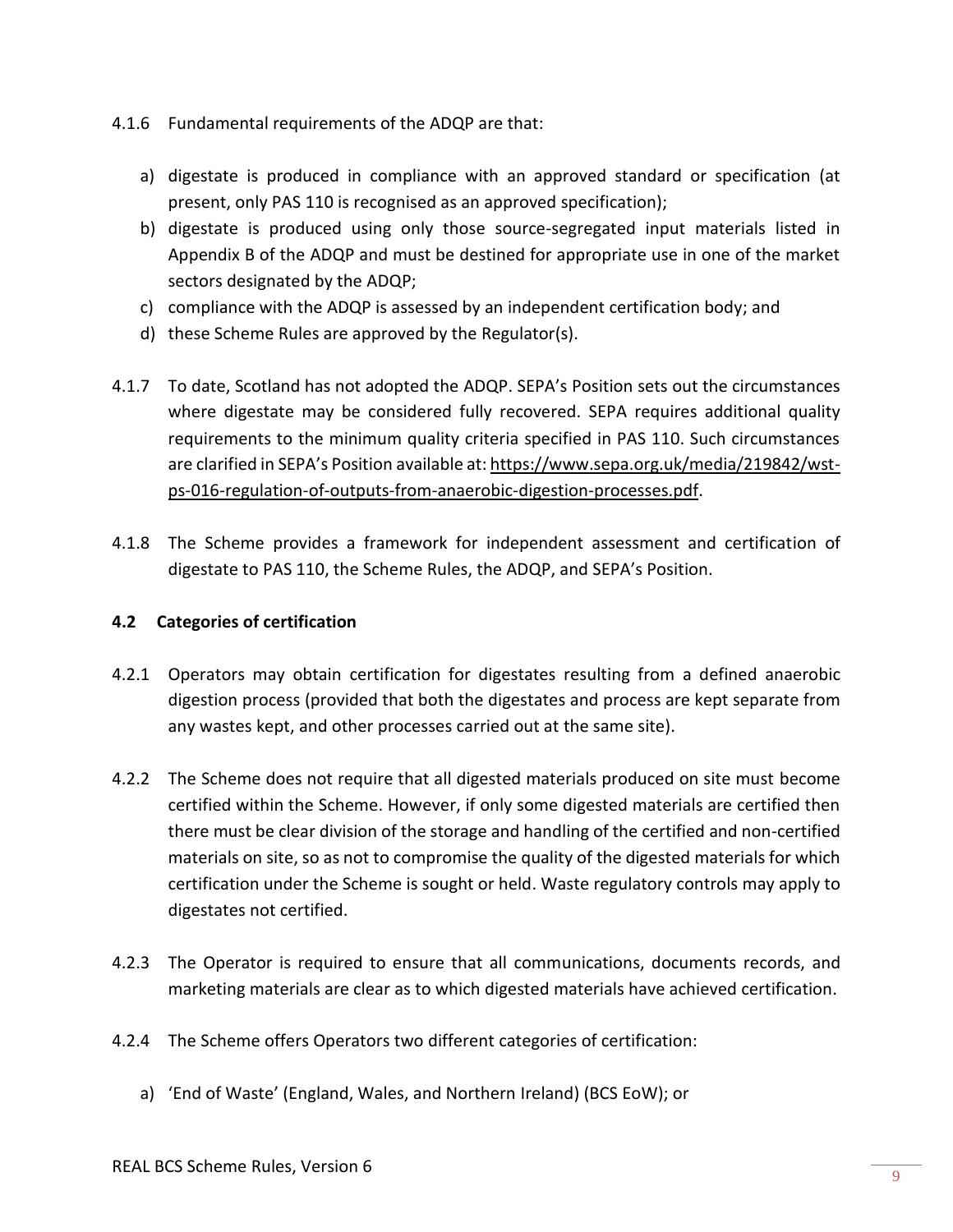b) 'End of Waste Scotland' (BCS EoW Scotland).

## **BCS EoW**

- 4.2.5 The derived digestate(s) and anaerobic digestion process in this category are evaluated against the requirements of:
	- the PAS 110,
	- the ADQP, and
	- the Scheme Rules.

Operators producing digestate for supply to Digestate Customers in England, Wales, and Northern Ireland may apply for certification in this category whether or not the digestates are subject to waste regulatory controls.

Digestate certified in this category has End of Waste status.

Operators who qualify for certification in this category may use the "PAS 110 Product" mark of conformity.

#### **BCS EoW Scotland**

- 4.2.6 The derived digestate(s) and anaerobic digestion process of an Operator applying for certification in this category are evaluated against the requirements:
	- the PAS 110,
	- the SEPA's Position, and
	- the Scheme Rules.

Operators producing digestate for supply to Digestate Customers in Scotland may apply for certification in this category whether or not the digestates are subject to waste regulatory controls.

Digestate certified in this category has End of Waste status.

Operators who qualify for certification in this category may use the "PAS 110 Product Scotland" mark of conformity.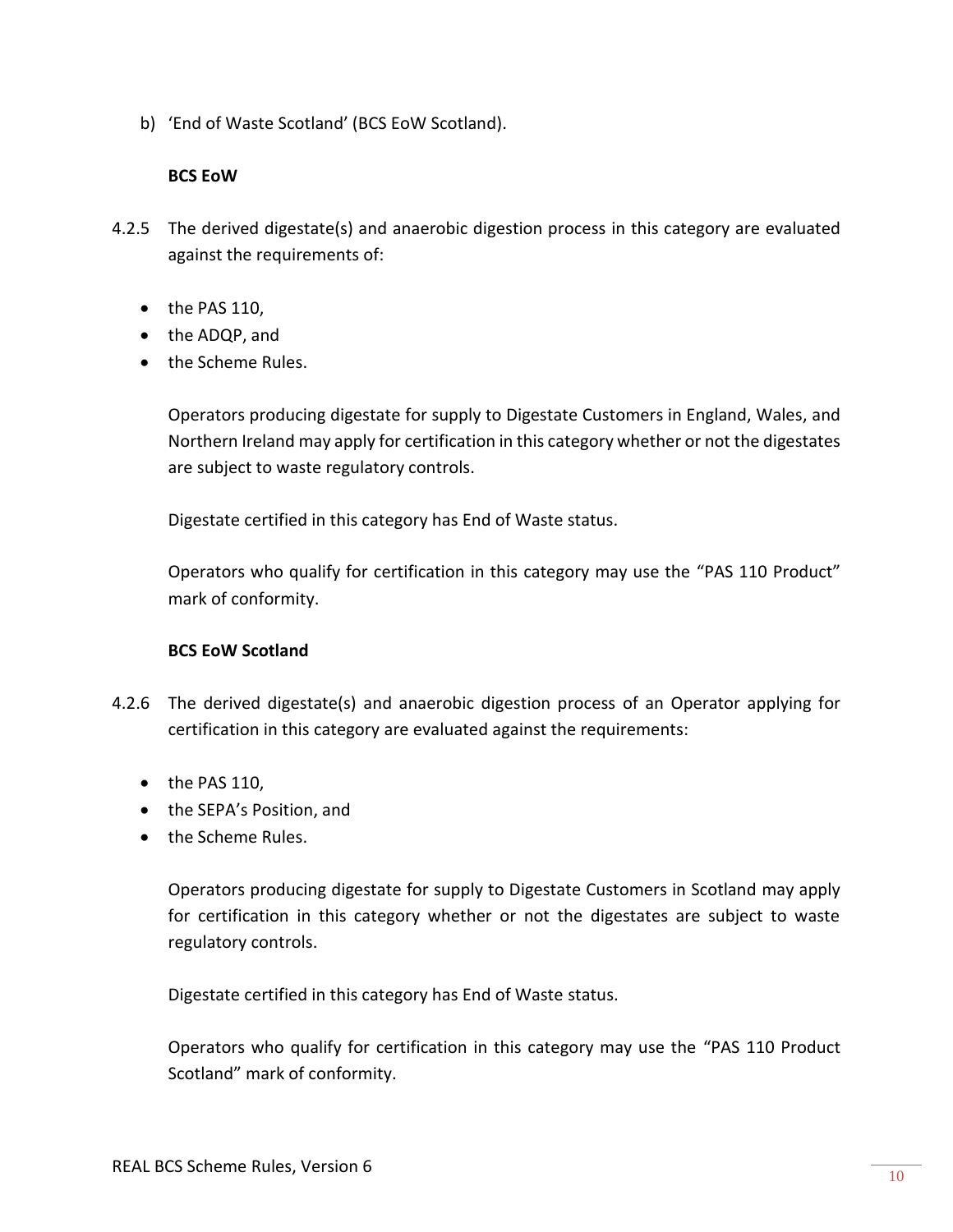- 4.2.7 The requirements specified in clauses 4.2.5 and 4.2.6 are referred to hereafter as the 'Scheme requirements'.
- 4.2.8 In order to meet the Scheme requirements, every batch of digestate (or portion of production) produced must comply with PAS 110, the ADQP (if applicable), SEPA's Position (if applicable), and the Scheme Rules. Production of non-conforming batches is only allowed under exceptional circumstances.
- 4.2.9 The Operator shall immediately notify the certification body in the event that digestate produced and dispatched fails to comply with the Scheme requirements for whatever reason. Such notification shall include the date from which the site has stopped production of digestate that complies with the Scheme requirements.
- 4.2.10 Production of digestate that fails to meet the conditions specified in clause 4.2.5 or 4.2.6 shall result in the immediate suspension of any certificate awarded under the Scheme. The suspension shall remain in place until the Operator notifies the certification body that the digestates derived from the anaerobic digestion process comply with the Scheme requirements. The certification body shall check whether process revalidation has been completed.
- 4.2.11 Where an Operator undertakes more than one digestion process on a single site, he/she shall notify to the certification body the digestion process(es) that is/are operated according to the Scheme requirements, and not only keep each certified process separate from each other but also separate from any non-certified process or activity at the same site. Similarly, all digestate derived from processes certified under the Scheme shall be kept separate from any other digestate, material, waste or any other substance stored and/or treated at the same site.
- 4.2.12 There are no pre-requisites to participating in the Scheme other than those specified in section 6.1. Membership of the REA or any other organisation or group is not required at any stage, nor does it influence any certification, suspension or withdrawal decision made under the Scheme.
- 4.2.13 The Scheme does not have any geographical restriction. Operators in countries outside the UK can apply for certification but they shall be responsible for any cost associated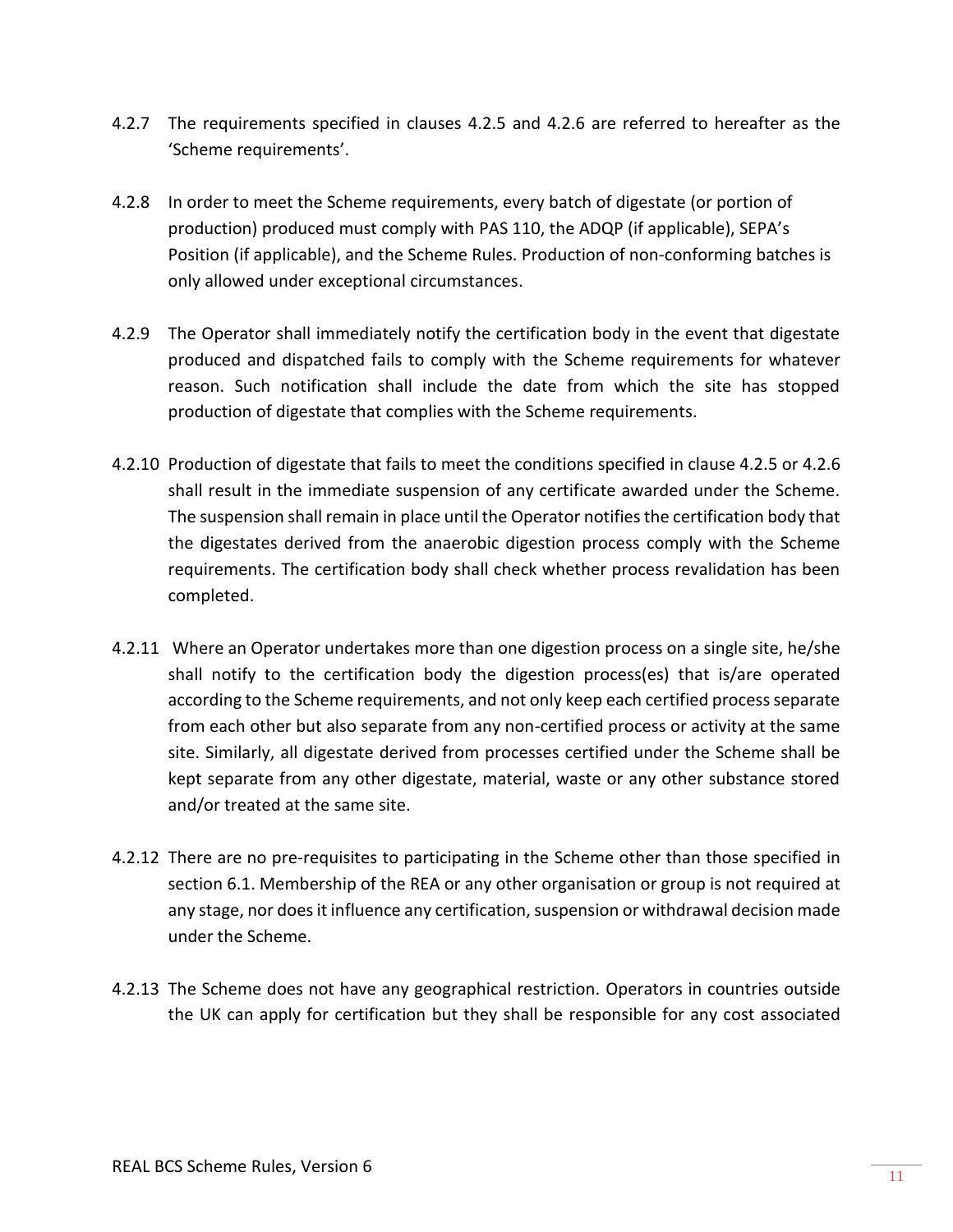with travel and accommodation charged by the certification bodies in addition to the normal certification assessment fees.

## 4.2.14 Provisions for wastes not included under Appendix B of the ADQP

Any digestate produced from waste not eligible under Appendix B, but separately permitted by the Regulator in agreement with REAL, shall only meet BCS EoW requirements where the waste is to be considered for inclusion to Appendix B in any future review of the ADQP. The Operator shall meet any additional conditions or requirements set by the Regulator in agreement with REAL. When any such condition or requirement is not complied with or relevant objectives are not met, the waste shall no longer be taken and digested.

#### <span id="page-11-0"></span>**4.3 Beyond the PAS 110 minimum digestate quality baseline**

4.3.1 If the Operator subscribes in their Quality Policy to any standard(s) or specification(s) in addition to PAS 110, these shall be treated as additional to the minimum digestate quality criteria specified in PAS 110. In such cases, the Operator shall provide evidence of compliance with any such additional standards or specifications. Examples are digestate sample test results that comply with the additional quality criteria or a valid certificate from an appropriate certification body.

#### <span id="page-11-1"></span>**4.4 Editions of standards**

4.4.1 Operators shall comply with the Scheme requirements and any additional digestate quality criteria the Operator has committed to achieving in their Quality Policy in respect of the digestate outputs assessed under the Scheme in force from time to time. Assessments of compliance with the Scheme requirements shall be by reference to the requirements of the edition of the aforesaid PAS 110, ADQP (or SEPA's Position) or criteria in force at the time of assessment (subject to any transitional arrangements set by REAL).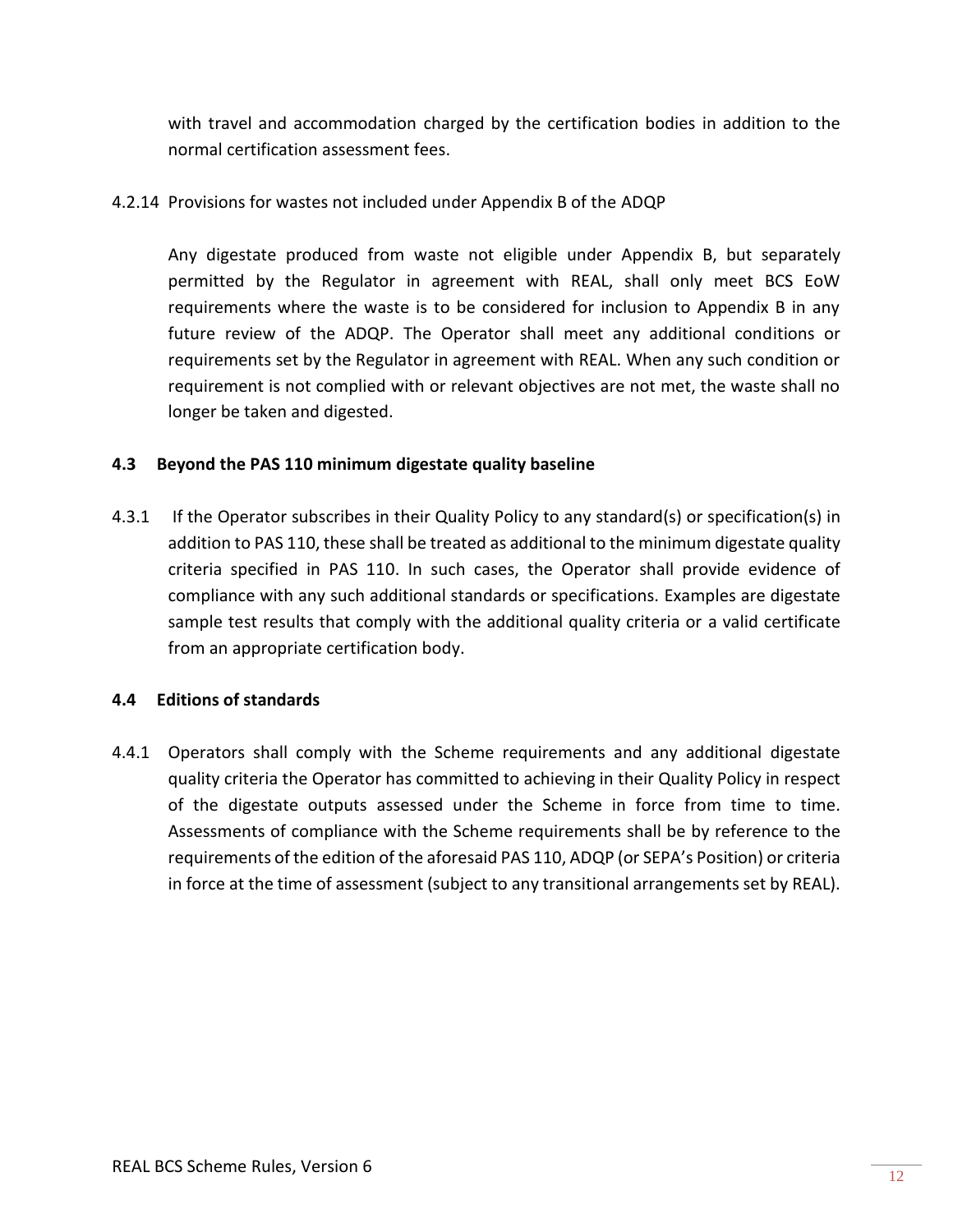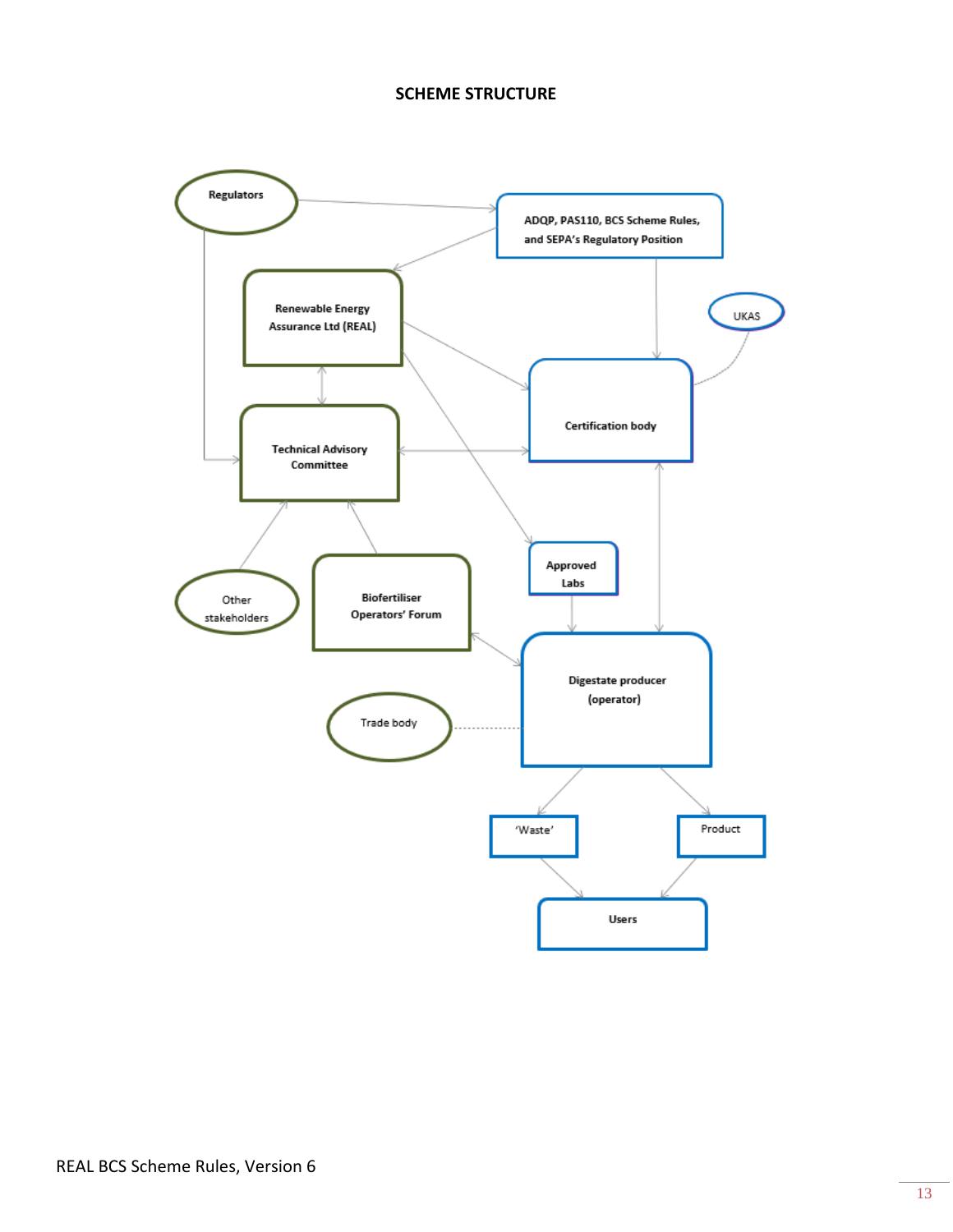## <span id="page-13-0"></span>**5 OVERALL STRUCTURE**

#### <span id="page-13-1"></span>**5.1 Scheme's owner**

- 5.1.1 REAL, the owner of the Scheme, is responsible for the following:
	- 1) promotion of the Scheme,
	- 2) development of the Scheme and these Scheme Rules,
	- 3) management of information displayed publicly in respect of digestate Operators' certification status,
	- 4) selection and appointment of certification bodies to the Scheme,
	- 5) contractual arrangements with certification bodies,
	- 6) monitoring the performance of certification bodies,
	- 7) providing feedback to the certification bodies on their performance,
	- 8) updating certification bodies on any changes to standards, Scheme Rules, and associated documentation,
	- 9) updates to Operators on the Scheme on changes to standards, Scheme Rules, and associated documentation,
	- 10)selection and monitoring of laboratories approved by REAL to test digestates on this Scheme,
	- 11) provide technical support to certification bodies and approved laboratories,
	- 12) co-ordination of the Scheme's Technical Advisory Committee meetings, and
	- 13) management of REAL's Compost and Biofertiliser Certification Scheme Research Hub.

#### <span id="page-13-2"></span>**5.2 Technical Advisory Committee**

5.2.1 The Scheme's Technical Advisory Committee (TAC) advises on Scheme issues, to ensure that a cross section of views is considered by REAL.

The terms & references for the TAC are available in the Information/Governance section on the Scheme's website,

<https://www.biofertiliser.org.uk/pdf/terms-of-reference-for-the-ccs-bcs-tac.pdf>

- 5.2.2 The TAC representatives have an obligation to ensure confidentiality of information arising from TAC meetings.
- 5.2.3 REAL shall select and de-select each representative of the TAC.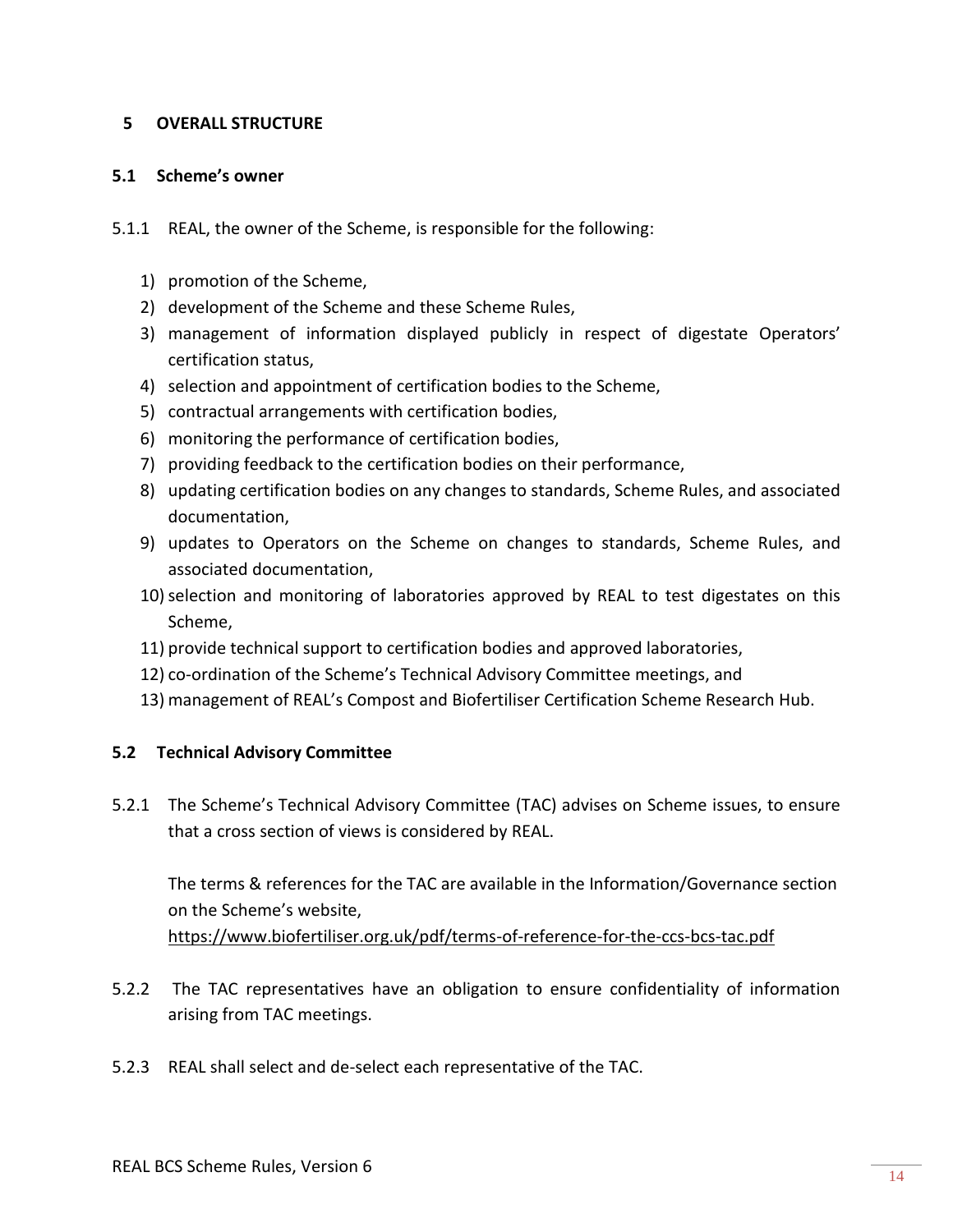5.2.4 Each certification body's personnel responsible for Scheme management shall participate in, at reasonable notice, TAC meetings. Each certification body shall make all reasonable endeavours to participate in each TAC meeting. REAL shall confirm at reasonable notice prior to each meeting whether it will be held face-to-face or by telephone conference.

## <span id="page-14-0"></span>**5.3 Biofertiliser Operators' Forum**

5.3.1 The Biofertiliser Operators' Forum is the body recognised by REAL to provide Operators with the opportunity to discuss issues associated with operating a facility producing digestate under the Scheme.

The terms & reference for the Biofertiliser Operators' Forum are available in the Information/Governance section on the Scheme website, [https://www.biofertiliser.org.uk/information/governance/operators-forum.](https://www.biofertiliser.org.uk/information/governance/operators-forum)

## <span id="page-14-1"></span>**5.4 Certification bodies**

- 5.4.1 The certification bodies are appointed by REAL to provide Operators' independent assessment for compliance with the Scheme requirements.
- 5.4.2 The certification body shall have anaerobic digestion expertise within its structure, or utilise technical support from REAL, such that the certification bodies' personnel can gain technical interpretation of the Scheme requirements when requested.
- 5.4.3 Certification bodies may charge Operators certification fees for providing certification services. Certification bodies are responsible for ensuring that these charges are sufficient to cover the cost of providing the certification services and the royalty fee due to REAL.
- 5.4.4 When inspecting and certifying to the Scheme, any certification body appointed shall confine its requirements, evaluation, and decision on certification to those matters specifically related to the scope of the certification being considered and within the defined scope of the Scheme.
- 5.4.5 A certification body or any of its sub-contractors, auditors, consortium partners or related organisations shall not provide consultancy services, or any services, that might compromise the certification body's impartiality in respect of the Scheme.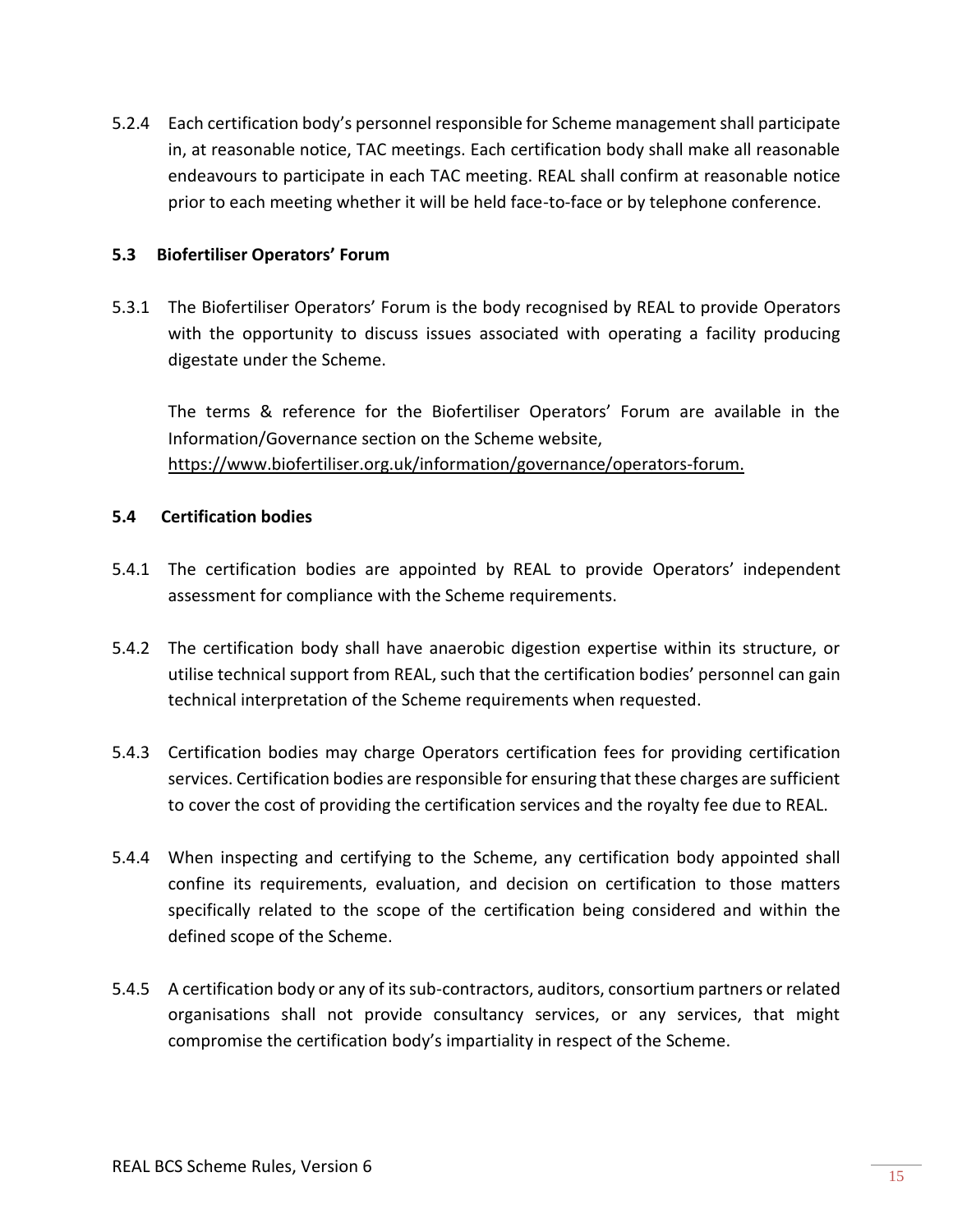5.4.6 The certification body may offer guidance about interpretation of the requirements of the Scheme but is not allowed to offer specific advice on how to implement the requirements or how to address non compliances.

## <span id="page-15-0"></span>**5.5 UKAS**

UKAS is the sole national accreditation body recognised by government to assess, against internationally agreed standards, organisations that provide certification, testing, audit, and calibration services. UKAS is a non-profit-distributing company, limited by guarantee, and operates under a Memorandum of Understanding with the Government through the Secretary of State for Innovation, Universities and Skills.

- 5.5.1 Accreditation by UKAS demonstrates the competence, impartiality, and performance capability of these evaluators.
- 5.5.2 The certification bodies must be annually audited, at a minimum, and accredited to BS EN ISO/IEC 17065:2012.
- 5.5.3 Operators must co-operate and host witnessed audits for UKAS accreditation when requested.

#### <span id="page-15-1"></span>**5.6 Approved laboratories**

5.6.1 The Scheme requires participating Operators to send digestate samples for testing only at independent laboratories approved by REAL. The criteria for approved laboratories are detailed in REAL's Terms and Conditions (T&Cs) for laboratories approved under the Scheme. Such laboratories operate in accordance with the T&Cs and are listed on the Scheme website.

The list of approved laboratories and the T&Cs for laboratories testing under the Scheme are available in the Laboratory Tests section on the Scheme website, [www.biofertiliser.org.uk/certification/laboratory-tests.](http://www.biofertiliser.org.uk/certification/laboratory-tests)

#### <span id="page-15-2"></span>**5.7 Research Hub**

REAL's Research Hub is a tool to develop the technical and regulatory aspects of certified compost and digestate production, testing and usage through funding from the compost and AD industries.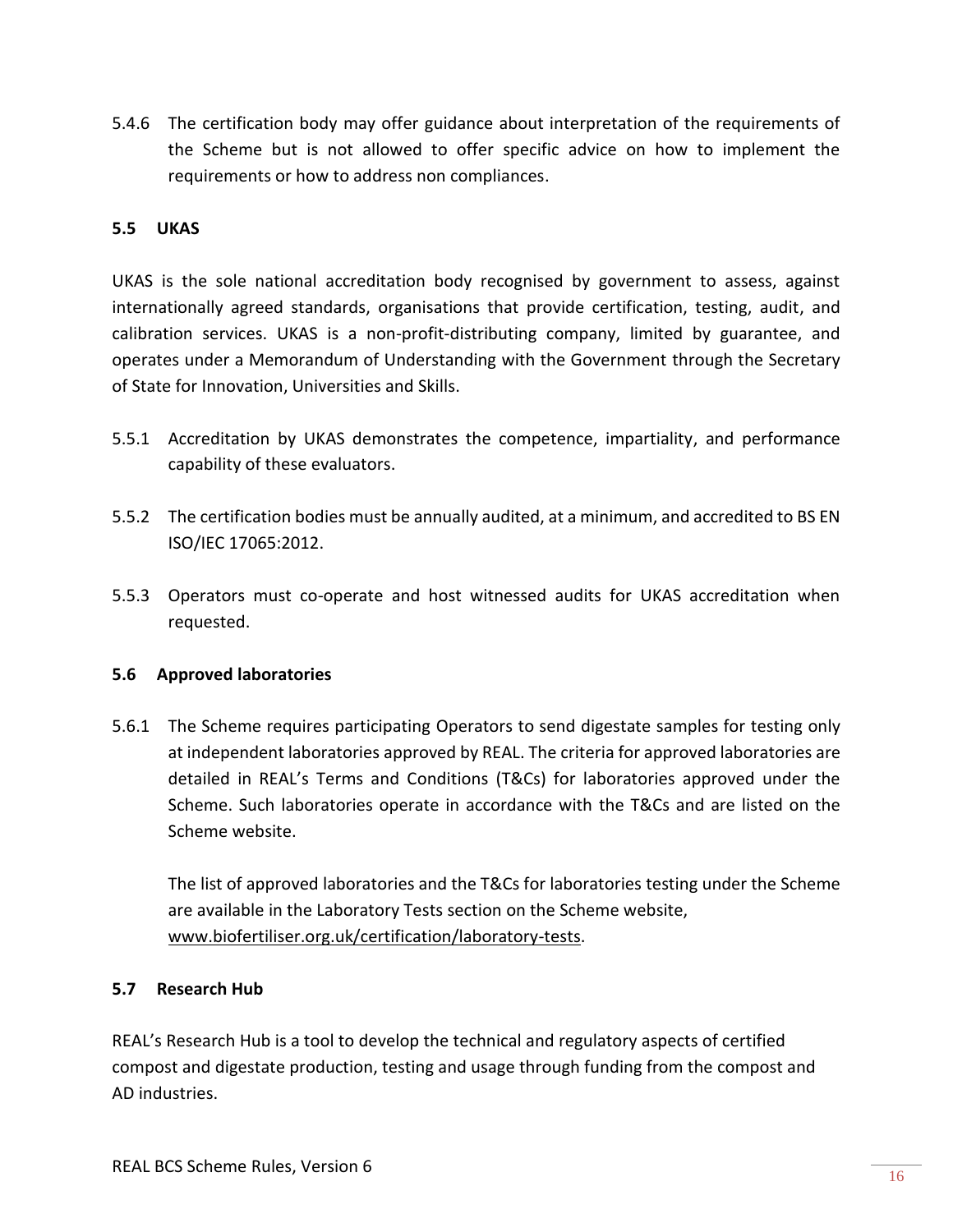The Research Hub's mission is to sponsor innovation, research, and development in the organics recycling sector in order to ensure the robustness of the Schemes for the benefit of Scheme participants. It does this through the identification and selection of projects which are funded by Scheme participants.

- 5.7.1 The Research Hub is managed by REAL and funded by Scheme participants through annual research fees set out in the Research Hub reference document available on the Scheme website: [https://www.biofertiliser.org.uk/research-hub.](https://www.biofertiliser.org.uk/research-hub)
- 5.7.2 The Research Hub fee ("research fee") is charged by the certification bodies at the same time as the certification fees. REAL collects the research fee from the certification bodies separately.
- 5.7.3 As a participant of the Scheme, all Operators agree to pay the research fee which is raised annually. Certificates will only be issued once payment of all fees has been settled.
- 5.7.4 Applicants that do not obtain certification will not be charged the research fee.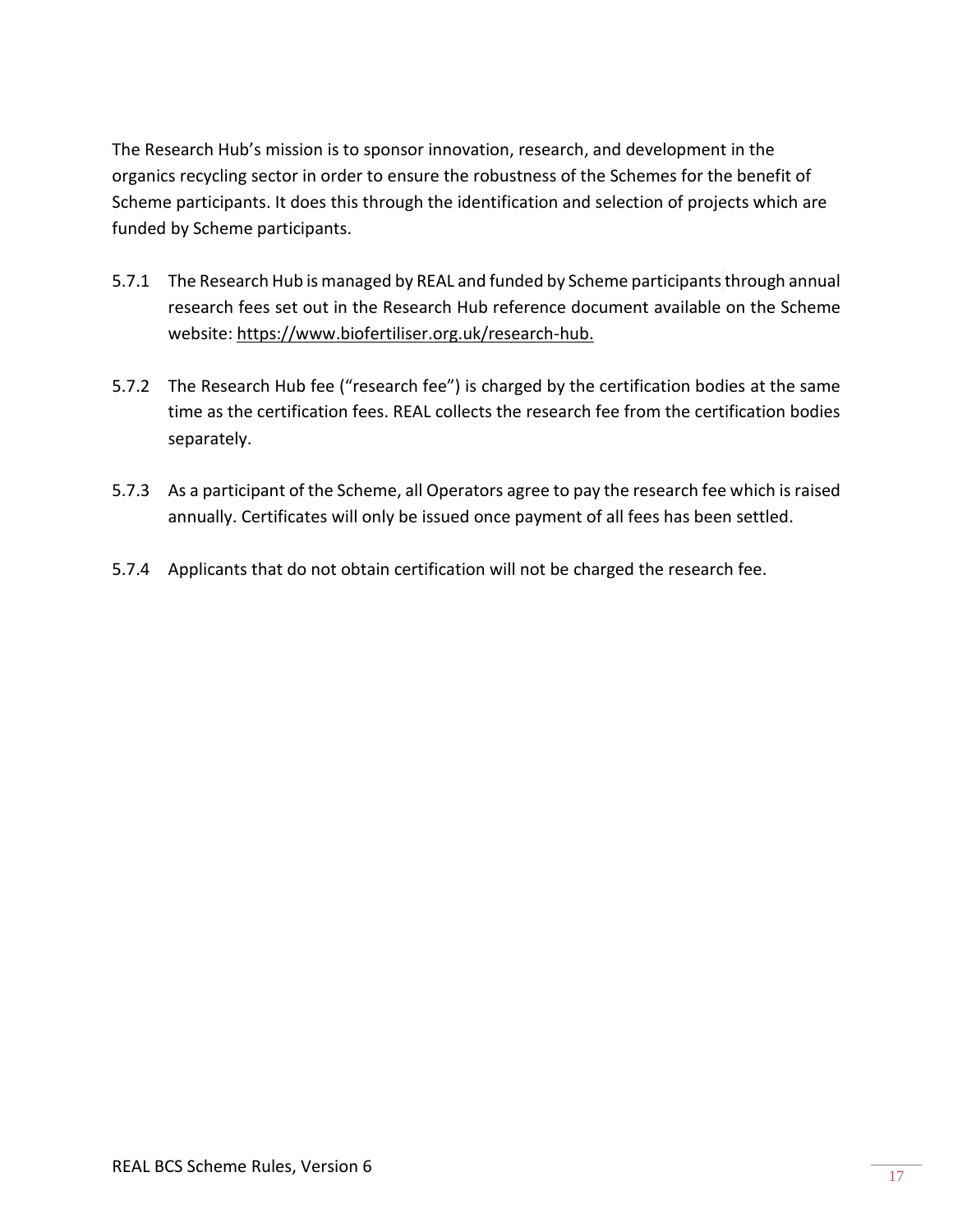#### **SCHEME PROCEDURES**

## <span id="page-17-0"></span>**6 APPLICATION FOR INITIAL CERTIFICATION**

#### <span id="page-17-1"></span>**6.1 Pre-requisites for application**

- 6.1.1 Pre-requisites for applying for initial certification or renewal of certification are:
	- a) the Operator holds a planning consent/permission in respect of its anaerobic digestion site(s), if required by the relevant planning authority; the Operator holds a relevant 'authorisation to operate' (an Environmental Permit, a Waste Management Licence, a Pollution Prevention and Control Permit issued by the relevant Regulator, or an exemption registered with the relevant Regulator) in respect of each anaerobic digestion site; and
	- b) if the process treats animal by-products, the Operator has obtained or is in the process of obtaining approval for the anaerobic digestion site from the Animal & Plant Health Agency or Veterinary Service to treat Animal By-Products. A certificate of conformance shall only be issued if the Operator holds a full approval issued by the Animal & Plant Health Agency or Veterinary Service to treat Animal By-Products in respect of each anaerobic digestion site.

#### <span id="page-17-2"></span>**6.2 Information on the application procedures**

- 6.2.1 Any Operator who intends to apply for initial certification or renewal of certification can either request an application form from the relevant certification body or download the relevant application form from the Scheme website.
- 6.2.2 Each Operator who applies shall make clear whether his/her application is for 'BCS EoW' or 'BCS EoW Scotland'.
- 6.2.3 The Operator shall apply for certification by completing the relevant form and submitting it to his/her choice out of REAL's contracted certification bodies, together with payment of the fee quoted by the certification body. The owner of the business or an employee duly authorised to sign on the owner's behalf shall sign the form.
- 6.2.4 By signing and returning the certification body's relevant form for this Scheme, the Operator: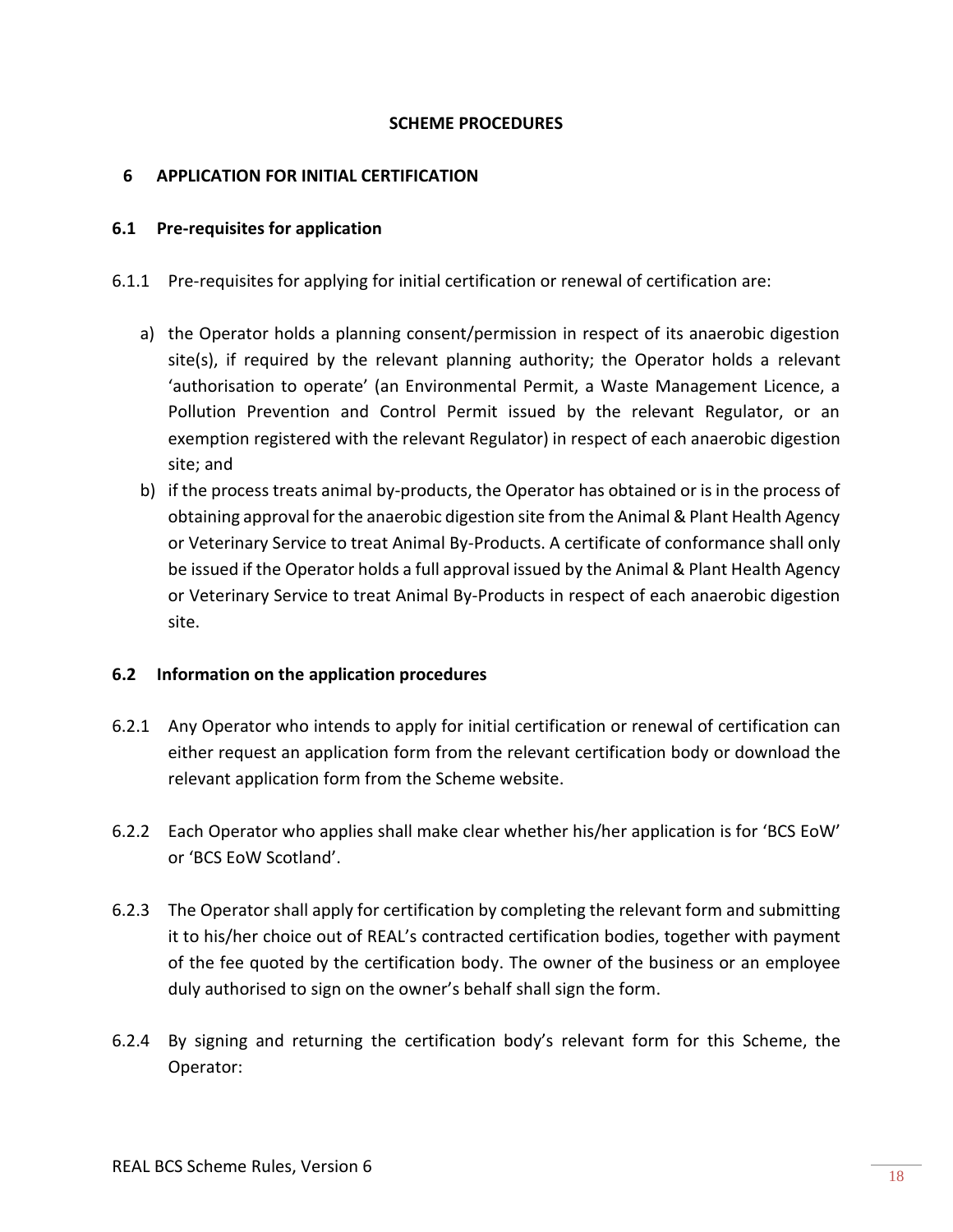- A. confirms that all pre-requisites specified in clause 6.1 are currently met; and
- B. agrees to comply with this Scheme's Rules (latest version issued).
- 6.2.5 When applying for initial certification or certification renewal, the Operator shall also supply to the relevant certification body a copy of each of the QMS documents requested.
- 6.2.6 Once the fully completed application documents have been returned to the certification body, they will be assessed by a member of the certification team. If it appears that documentation, systems, and process controls are suitable, a site audit will be arranged. Otherwise further relevant documentation will be requested, and time given to allow the site to put in places the systems and controls required for certification before the audit takes place.
- 6.2.7 Application to the Scheme does not guarantee certification. This can only be achieved by compliance with all the requirements of the Scheme (according to the category of certification).

# <span id="page-18-0"></span>**7 ASSESSMENT OF OPERATOR COMPLIANCE**

## <span id="page-18-1"></span>**7.1 Pre-certification and annual audits**

- 7.1.1 For initial certification and each 12-month renewal phase thereafter, the certification body's assessment of compliance with the Scheme requirements shall include an inspection of the digestate production site, during which the anaerobic digestion process and relevant digestate outputs are checked as well as the Operator's documented evidence.
- 7.1.2 The certification body reserves the right to carry out one or more extra inspection visits. Examples of reasons for extra visit(s) are checks on the efficacy of action taken to correct non-compliance, or investigation of a complaint or test failures resulting from risk-based spot sampling visits. The costs associated with any additional visits shall be borne by the Operator but shall be kept as low as reasonably possible.
- 7.1.3 The notice period for routine and extra inspections shall be decided by the certification body, having taken account of any notification from the Operator of a test result failure and any subsequent action(s) taken and notified to the certification body. Inspection visits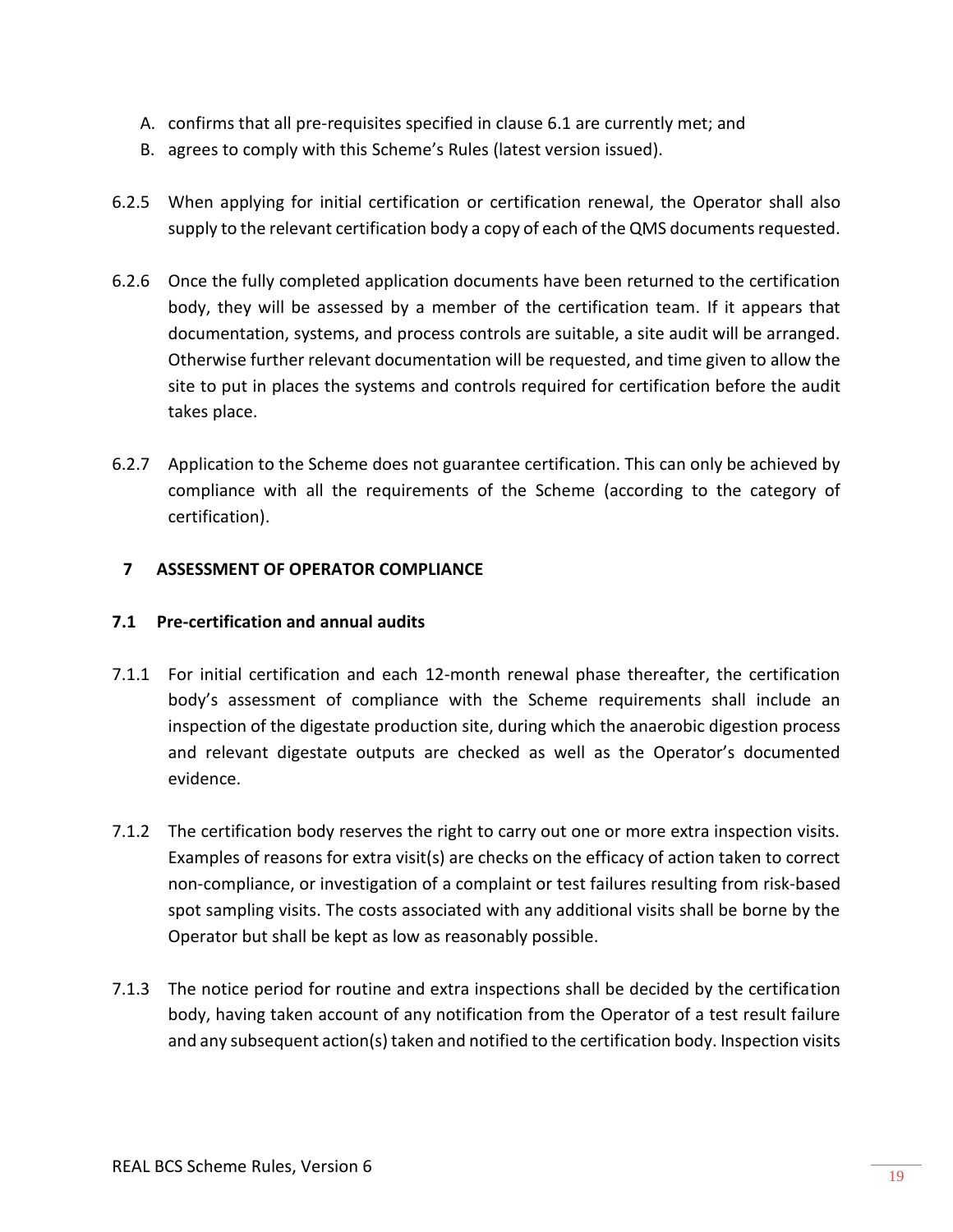may be carried out without notice or at a very short notice if deemed appropriate by the certification body.

- 7.1.4 The Operators shall give employees and agents of the certification body sufficient access to its business and relevant anaerobic digestion processes to carry out any inspection visit the certification body decides to carry out. Failure to do so shall result in the suspension of certification or assessment for initial certification and may ultimately result in removal from the Scheme if such failure persists.
- 7.1.5 The certification body's auditor may refuse to carry out an assessment in the presence of a third party who the Operator believes will, intentionally or otherwise, influence its outcome in an inappropriate manner.
- 7.1.6 Time allocation shall provide for the necessary checks to be carried out in full. The site inspection visit shall be no longer than 8 hours save where additional time for assessment and further investigation is necessary, for example in the event of a major noncompliance(s), numerous non-compliances, or a complaint.
- 7.1.7 Each inspection visit at shall consist of:
	- a) an opening meeting,
	- b) assessment of the input materials, assessment of the anaerobic digestion process, digestate output(s), and any product(s) that contain them,
	- c) review of the Operator's Quality Management System for compliance with the Scheme requirements (according to the category of certification),
	- d) Review of PAS 110 test results, and
	- e) a closing meeting.
- 7.1.8 During the course of the inspection, the certification body's auditor may request the Operator's relevant personnel to carry out digestate sampling in his/her presence to verify the correct sampling procedures are followed.
- 7.1.9 During the course of the inspection, the certification body's auditor is entitled to take pictures of the site and any material being processed and/or stored on the site at the time of the inspection.
- 7.1.10 During the closing meeting, the auditor shall state his/her findings to the Operator, including all non-compliances found. If any required information is not available for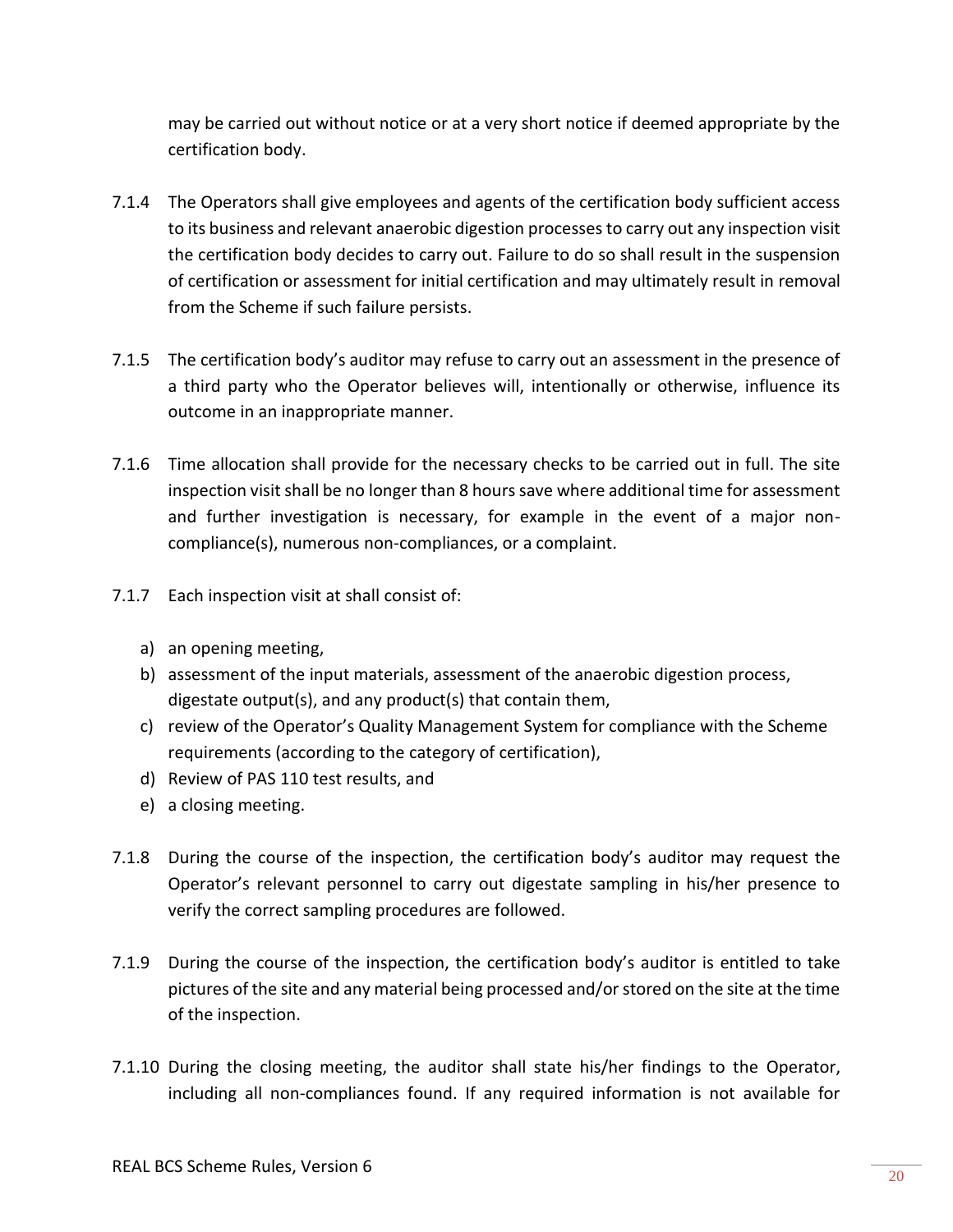evaluation prior to or during the inspection visit, it shall be recorded as a non-compliance. After the missing information has been supplied and evaluated, further noncompliance(s) may be identified. The auditor should not comment on the likely outcome of the certification body's decision whether to award certification.

## <span id="page-20-0"></span>**7.2 Non-compliances**

- 7.2.1 When the audit is finished, the auditor will explain any non-compliances found and will ask the Operator to commit to corrective actions. These may include carrying out further sampling and testing, improving quality systems or documentation. If any required information is not available for evaluation prior to or during the audit visit, it shall be recorded as a non-compliance.
- 7.2.2 A list of non-compliances shall be given to the Operator at the end of the inspection visit. It shall include at least the following:
	- a) the type and description of any non-compliance found,
	- b) the timescale the Operator is allowed for taking corrective action and supplying evidence or for a further visit to verify efficacy,
	- c) the name of or a description of any required information not available prior to or during the inspection visit.
- 7.2.3 The Operator shall also be provided with the following information:
	- a) reference to the anaerobic digestion process,
	- b) specification of each digestate output under assessment,
	- c) the hours taken to carry out the inspection visit, and
	- d) a description of any reason for shortening or lengthening the inspection compared with the typical or expected duration.
- 7.2.4 The auditor shall complete an audit report and ask the Operator to sign the summary, which contains the details in clauses 7.2.2 and 7.2.3. The auditor shall send the report to the certification body, where it is assessed by a member of the certification team together with any information supplied by the producer before the audit.
- 7.2.5 The audit report shall be based on the evidence available at the time of the inspection and any evidence provided by the Operator to the certification body in advance of the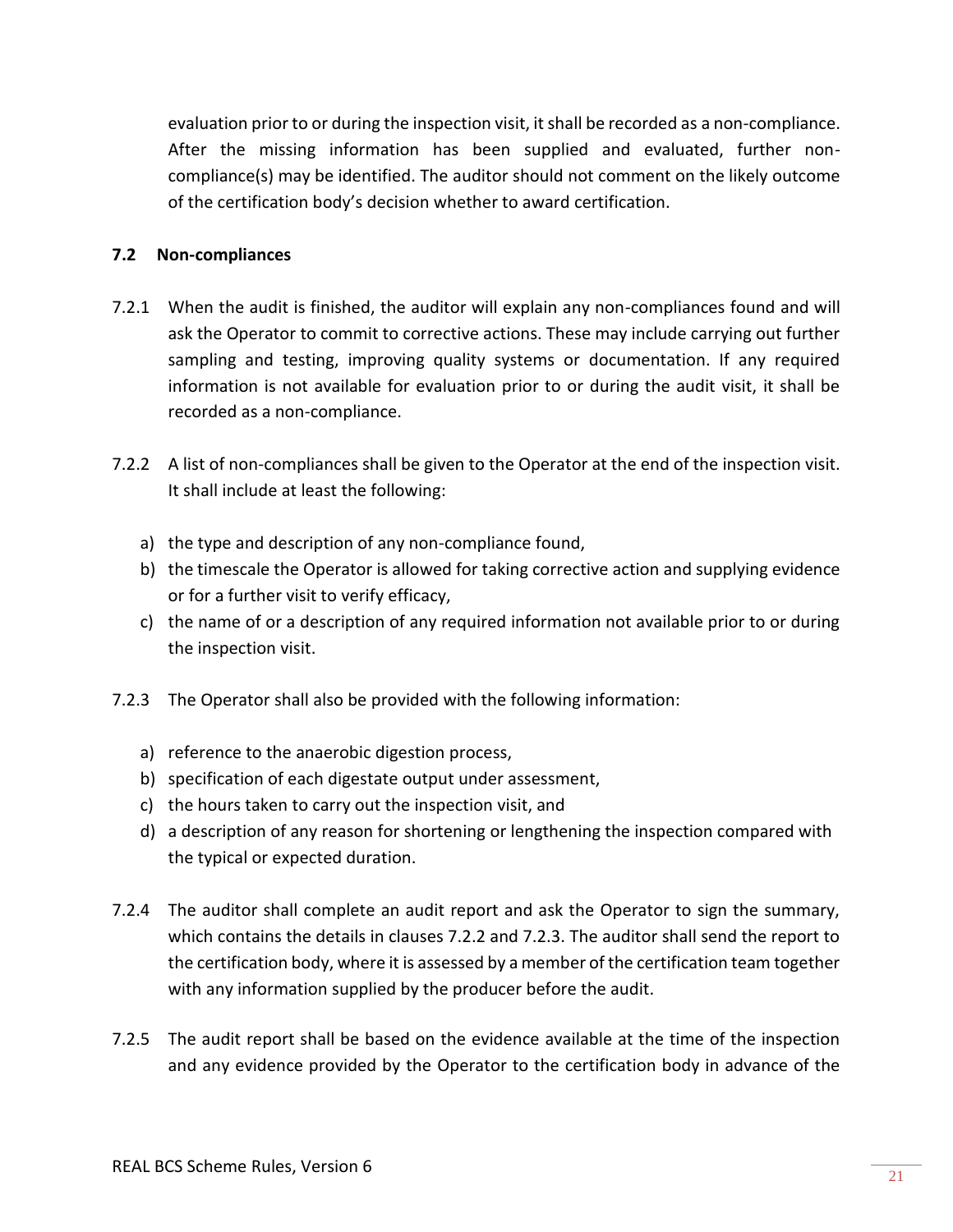inspection. The report shall identify any required evidence that has not been submitted in advance or during the inspection.

- 7.2.6 Any information sent subsequently, as a result of the non-compliances noted by the auditor, is also taken into consideration to determine if the non-compliances can be closed.
- 7.2.7 The type of non-compliance assigned against any of the Scheme requirements shall be based upon evidence and observations made during the evaluation, whether done before the inspection visit, during that visit, or afterwards when corrective action evidence is being evaluated.
- 7.2.8 The audit report and information on the closing of non-compliances is finally reviewed by a different member of the certification team for the certification decision.
- 7.2.9 In circumstances where product quality was or may have been compromised, the certification body may carry out an extra visit, which may be unannounced. For example, such a visit may be carried out if there is any doubt about or evident deficiency in how typical the digestate samples tested were of the digestate output. Assessment of effective corrective action(s) may be done during an extra visit instead of via documented evidence supplied to the certification body, as deemed appropriate by the certification body. The costs associated with these procedures, including any additional visits shall be borne by the Operator, but shall be kept as low as reasonably possible.
- 7.2.10 If during the course of an assessment the certification body identifies a non-compliance that is also relevant to the Regulator in the area where the anaerobic digestion takes place or the digestate is stored and/or used, within 5 working days the certification body shall:
	- a) notify the Regulator, via the email address provided by the Regulator for communications, of the non-compliance and its nature; REAL shall be copied in the communication.
	- b) inform the Regulator's relevant area officer(s) and team leader in writing of the actions that will be taken by the certification body in light of the non-compliance (e.g., whether the certificate will be suspended as a result of the non-compliance and whether a Spot Checks Visit will be carried out); REAL shall be copied in the communication.
	- c) keep the above stakeholders informed, in writing, of the progress made by the Operator to resolve the non-compliance, and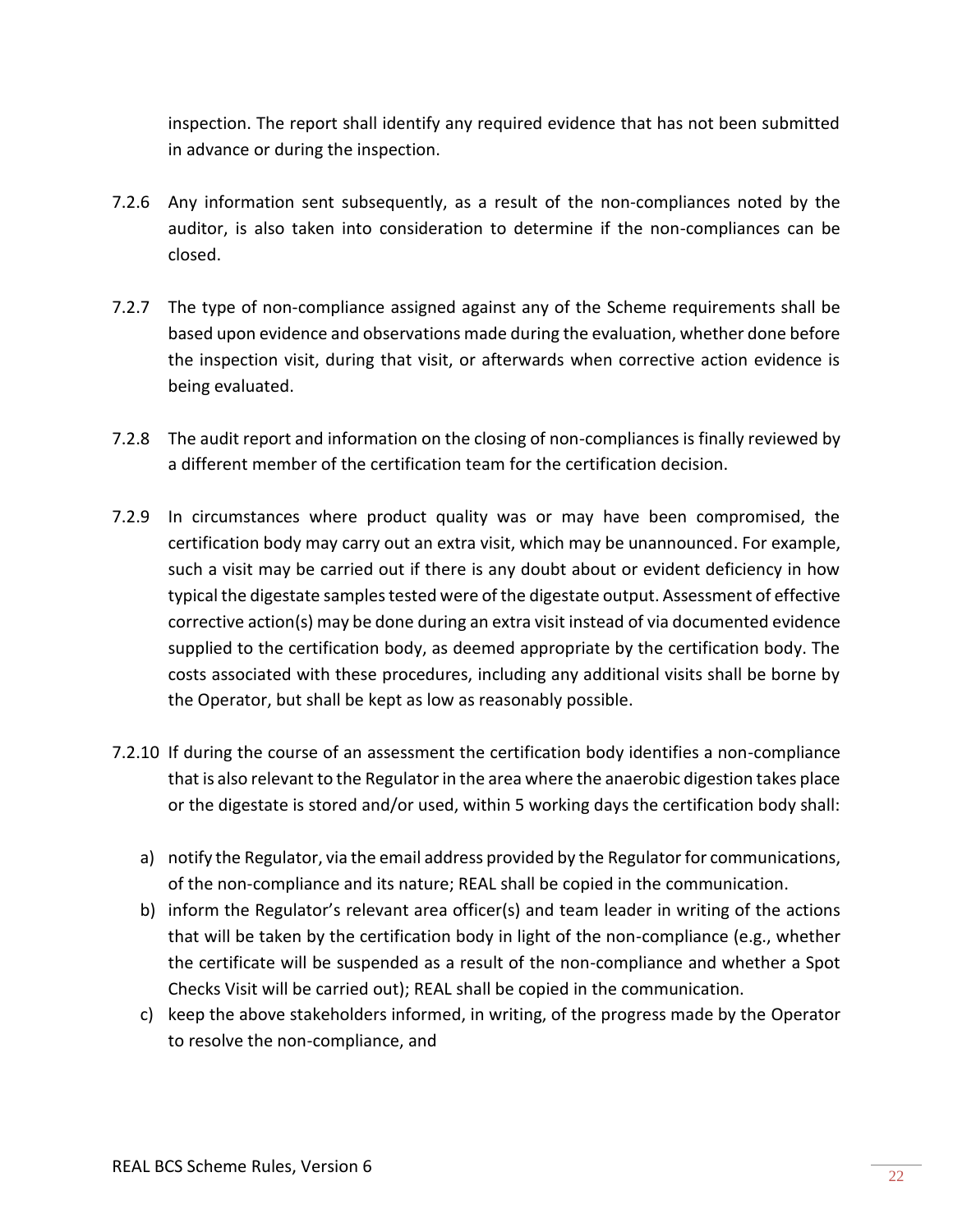d) when evaluation of corrective action(s) and/or Spot Checks Visit evidence has been completed and a decision on certificate status has been made, inform the above stakeholders of the outcome.

*Examples of instances where the Regulator would need to be informed by the certification body include but are not limited to:* 

- *a) Non-compliance or failure to meet Animal By-Product Regulations (the Competent Authority should also be informed in this case).*
- *b) Batch test failure if the Operator has not already notified the regulator according to PAS 110:2014.*
- *c) Non-conforming input wastes being processed in a PAS 110 anaerobic digestion process.*
- *d) Non-permitted wastes being processed in a PAS 110 anaerobic digestion process.*
- *e) Failure of physical contamination levels in the digestate produced or failure to address or adopt a control process resulting in digestate produced not conforming to PAS 110 minimum quality criteria.*
- *f) Any non-compliance with operating processes already agreed as part of the Scheme where it influences the state of the material being considered non-waste.*

*Where appropriate, REAL can be consulted to identify additional instances where the Regulator should be involved.*

# <span id="page-22-0"></span>**8 CERTIFICATION**

Certification is conditional upon demonstrated evidence of compliance with all Scheme requirements. Renewal of certification is independent of any previous certification achieved by the Operator.

# <span id="page-22-1"></span>**8.1 Certificates**

Each certificate issued shall be authorised by a permanent member of the certification body staff. The certificate shall contain at least:

- A. name and contact details of the AD company;
- B. address of the AD facility premises that are licensed;
- C. the digested products that have been certified;
- D. the BCS certification number of the Operator;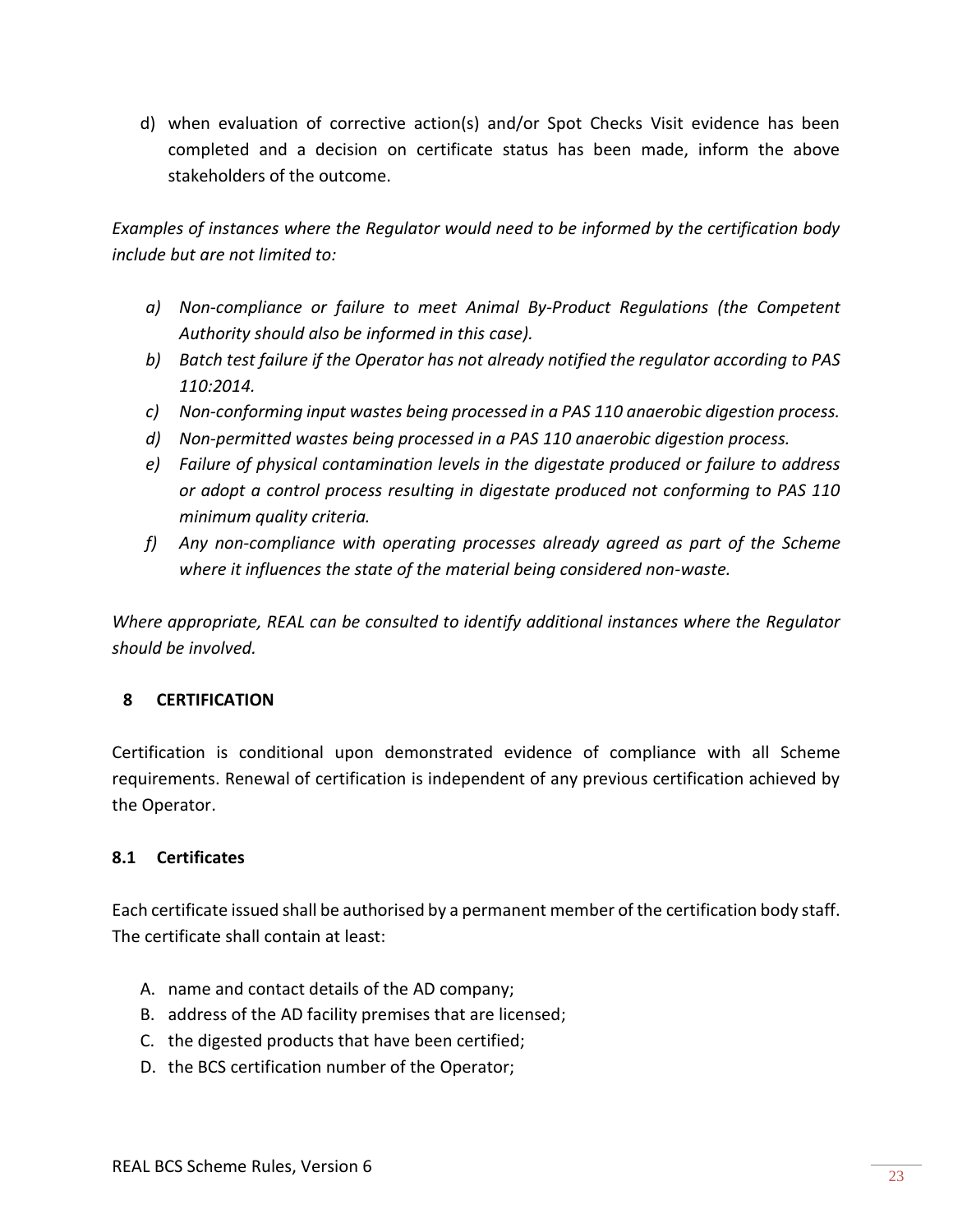- E. statement of digestate conformance to BSI PAS 110 (latest version) and the ADQP or to BSI PAS 110 and SEPA's Position;
- F. REAL's digestate conformity mark;
- G. certificate issue and 'valid from' date;
- H. certificate 'valid to' or expiry date;
- I. certification body name and address; and,
- J. signature of person who authorised the certificate.
- 8.1.1 The certificate's issue date is the date on which the certification decision is made. The initial certificate is valid from the certificate issue date for 365 days. The expiry date of the certificate day becomes renewal date, and any subsequent certificate runs from the renewal date for 365 days.
- 8.1.2 If certification is suspended then is later reinstated, the existing certificate returns to being valid; a new certificate is not issued. If certification is withdrawn, this means the existing certificate is invalid.
- 8.1.3 During a certificate suspension or after the withdrawal of a certificate the anaerobic digestion process and the derived digestate to which the certificate relates shall not comply with the provisions of the Scheme Rules and the Operator shall not supply the derived digestate as product. Evidence that the Operator has remedied the deficiency resulting in the certificate suspension or withdrawal must be approved by the certification body before a suspended certificate may be reinstated or a new certificate re-awarded to replace the invalid certificate in accordance with the provisions of rule 12.
- 8.1.4 A certificate is not transferable and remains the property of the certification body. When a certificate has been issued, the Operator shall only promote the certified anaerobic digestion process and its certified digestate output(s) as appropriate to the specific type of certification.

# <span id="page-23-0"></span>**8.2 Obligation to inform certification bodies of changes**

Operators registered on the Scheme shall inform the certification bodies when any changes are made in relation to:

- a) mailing addresses;
- b) person or contact details of the person responsible for implementing and maintaining the certification Scheme procedures and complying with the Scheme requirements;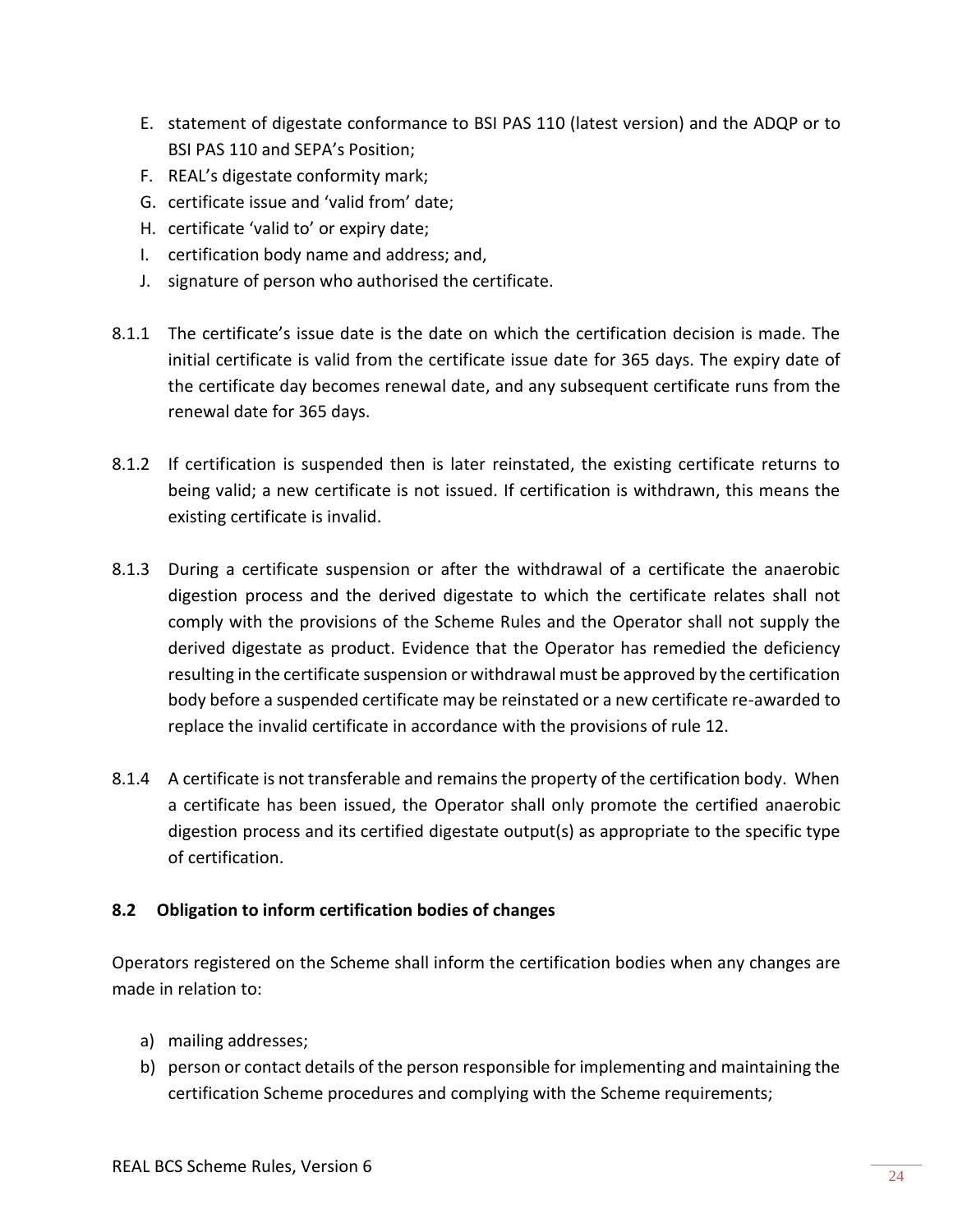- c) person or contact details of the person that is responsible for digestate sales or related contact details; and
- d) any other details relevant to this Scheme.

## <span id="page-24-0"></span>**9 MARKS OF CONFORMITY**



## **REAL's biofertiliser certification scheme conformity marks**

## <span id="page-24-1"></span>**9.1 Use of the conformity marks**

- 9.1.1 The Scheme's appropriate conformity mark shall only be used in clear association with the specific anaerobic digestion process and the digestate(s) for which the Operator holds a valid certificate of conformity with the Scheme Rules.
- 9.1.2 The conformity marks may only be used in conjunction with the digestates as specified on the certificate and that continues to be produced in compliance with the Scheme and is to be used in accordance with the Scheme requirements, and only in association with the Operator's name shown on the certificate.
- 9.1.3 Where the conformity mark is displayed on a digestate product, it must also be accompanied by at least the Operator's BCS certification number. The Scheme marks may only be used in the form and colour as it is supplied, for example, must not be reduced to a size that makes it illegible. The marks must be in an identical form to that supplied by REAL. Any changes to the marks (e.g., aspect ratio, size, colours, etc.) must request permission and obtain approval from REAL.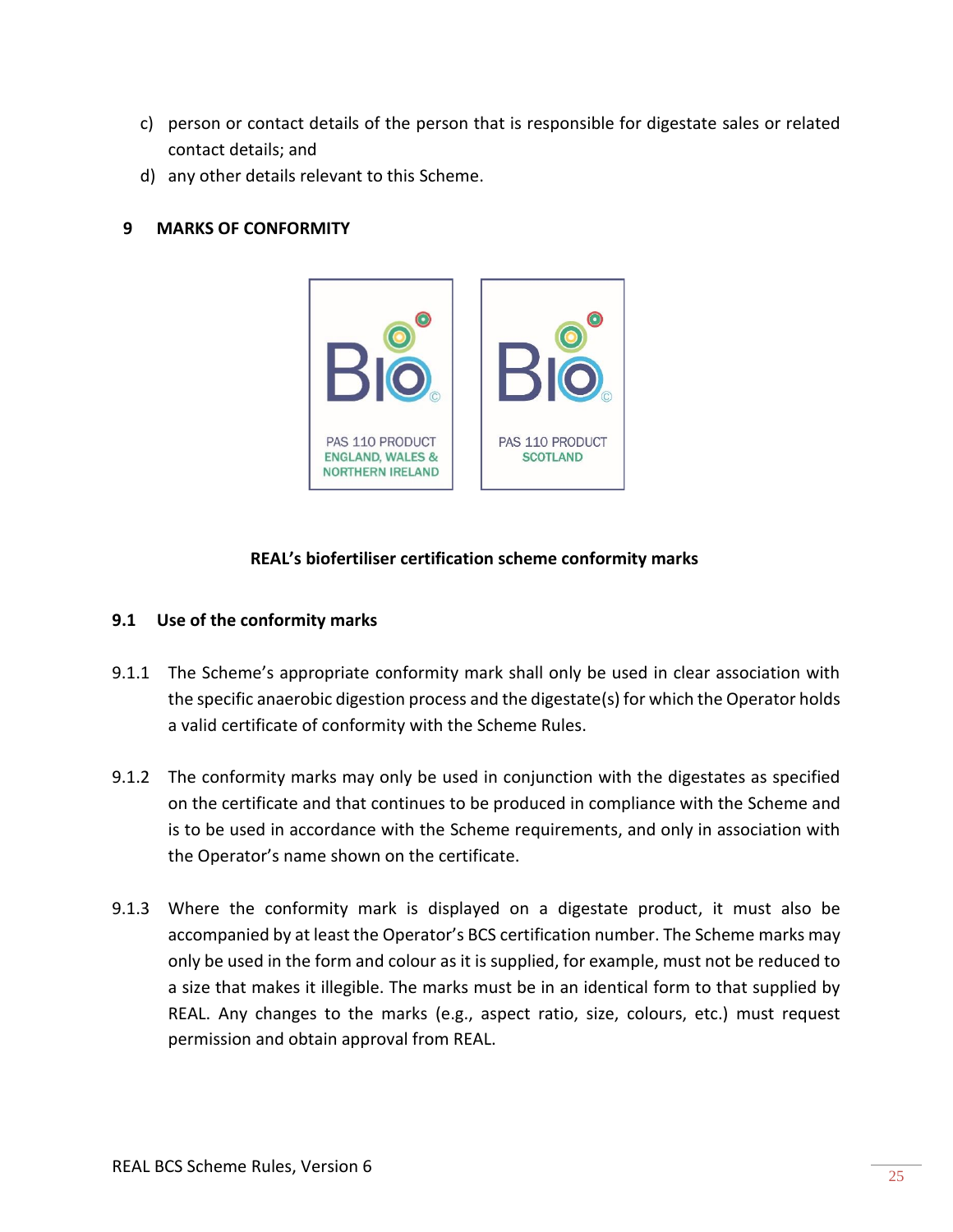- 9.1.4 The above consent, in so far as it applies to use of the conformity mark, is limited to using the entire designations "PAS 110 PRODUCT" or "PAS 110 PRODUCT SCOTLAND" (whichever is applicable to the scope of certification) and to using the appropriate conformity mark in an identical form to that supplied by REAL. The consent is specific to the Operator's certified digestate output(s) and anaerobic digestion process and shall not be transferred or licensed to any other business.
- 9.1.5 Invoices, delivery dockets or other documents relating to certified digestates may state that the product is certified under the Scheme and display the Scheme conformity marks, if it also states the Operator's BCS certification number and name and the address of the AD facility where it was produced, along with the name of the certification body. However, these documents must make it clear which products are certified and which are not. Any Operator who holds a valid certificate of conformity shall not use (or authorise or license others to use) the logo in any way outside the scope of the above consent unless that Operator has first obtained REAL's written authorisation to do so.
- 9.1.6 If a certificate is refused for any digestate, that material is not eligible to use the Scheme conformity mark. The Scheme conformity mark must be removed immediately upon notification from all documentation, product information or other notice relating to digestate that is not certified. Notification will be made in writing and delivered by registered post.

#### <span id="page-25-0"></span>**9.2 Withdrawal of the permission to use the conformity marks**

9.2.1 REAL reserves the right to withdraw from any Operator with a valid certificate of compliance the permission granted hereunder, after giving one month's notice or upon immediate notice if the Operator fails to observe the Scheme requirements with regard to the use of the conformity marks, or if certification is suspended or withdrawn for whatever reason.

#### <span id="page-25-1"></span>**10 RENEWALS**

10.1.1 It is the responsibility of the Operator to achieve and maintain valid certification. The Operator shall: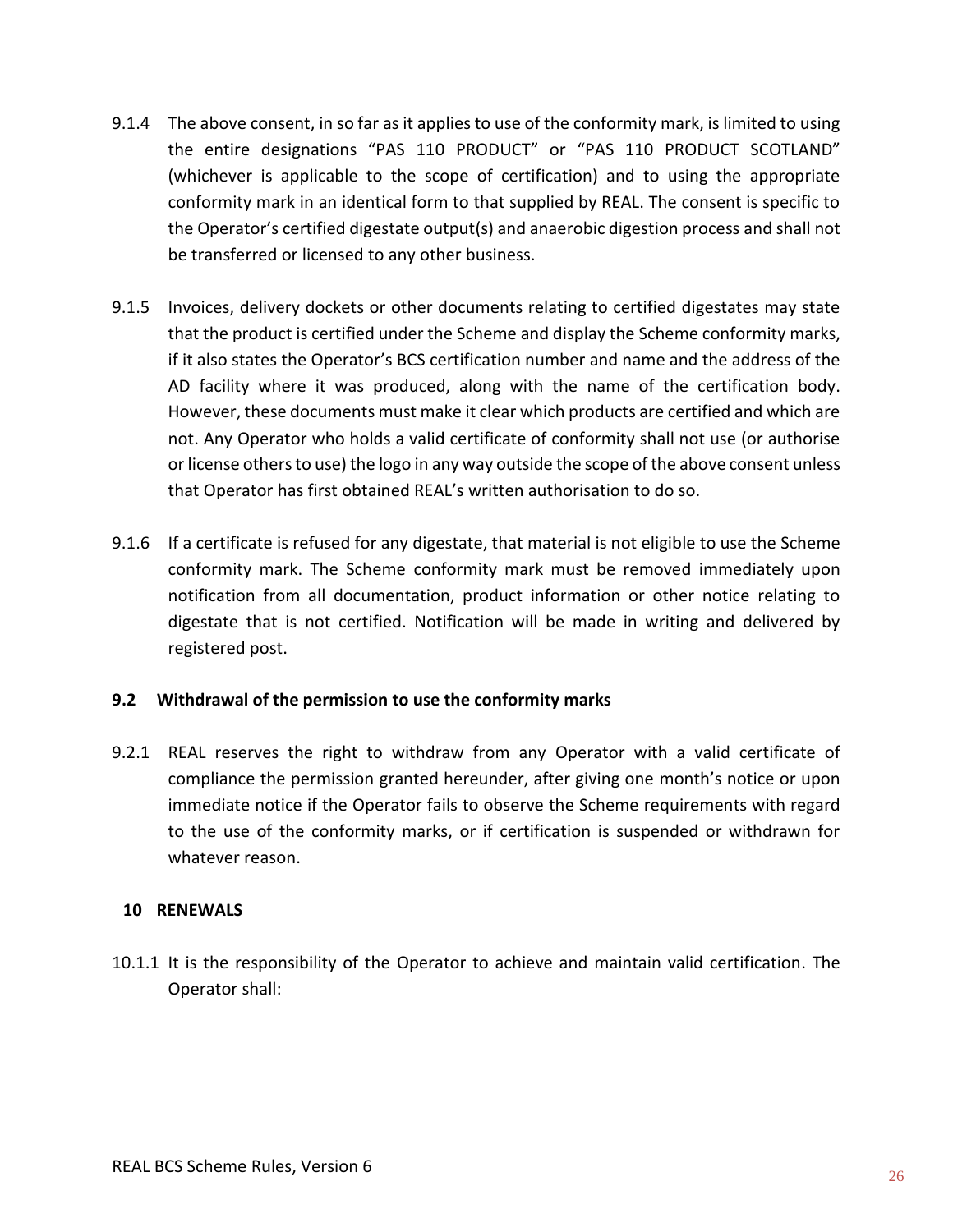- a) swiftly apply and pay for renewal assessment;
- b) produce digestate according to the validated Quality Management System (including the HACCP and SOPs); and
- c) carry out on-going testing according to PAS 110 minimum requirements and any additional specifications applicable to the digestate output (as per the Quality Policy).
- 10.1.2 Continued use of the certificate and conformity mark requires an annual re-audit and certification and payment of the annual fee.
- 10.1.3 The routine renewal audit visit shall be carried out before the current certificate's expiry date and should allow time for any non-compliance to be resolved by the expiry date.
- 10.1.4 The certification body will send to Operators a reminder and all relevant documents prior to the annual re-audit date.
- 10.1.5 The Operator shall complete the reapplication documents and supply all the requested information prior to the audit date.
- 10.1.6 The inspection shall take place approximately 3 months before the certificate expires.
- 10.1.7 The Operator shall have a maximum of 45 days to address all non-compliances identified by the auditor and certification body.
- 10.1.8 Failure to address all non-compliances within 45 days will result in certificate suspension until the expiry date.
- 10.1.9 Failure to address any outstanding non compliances prior to certificate expiry will result in removal from the Scheme and the certification body will not issue a renewed certificate.
- 10.1.10 If removed from the Scheme, an Operator may reapply following a one month cooling off period.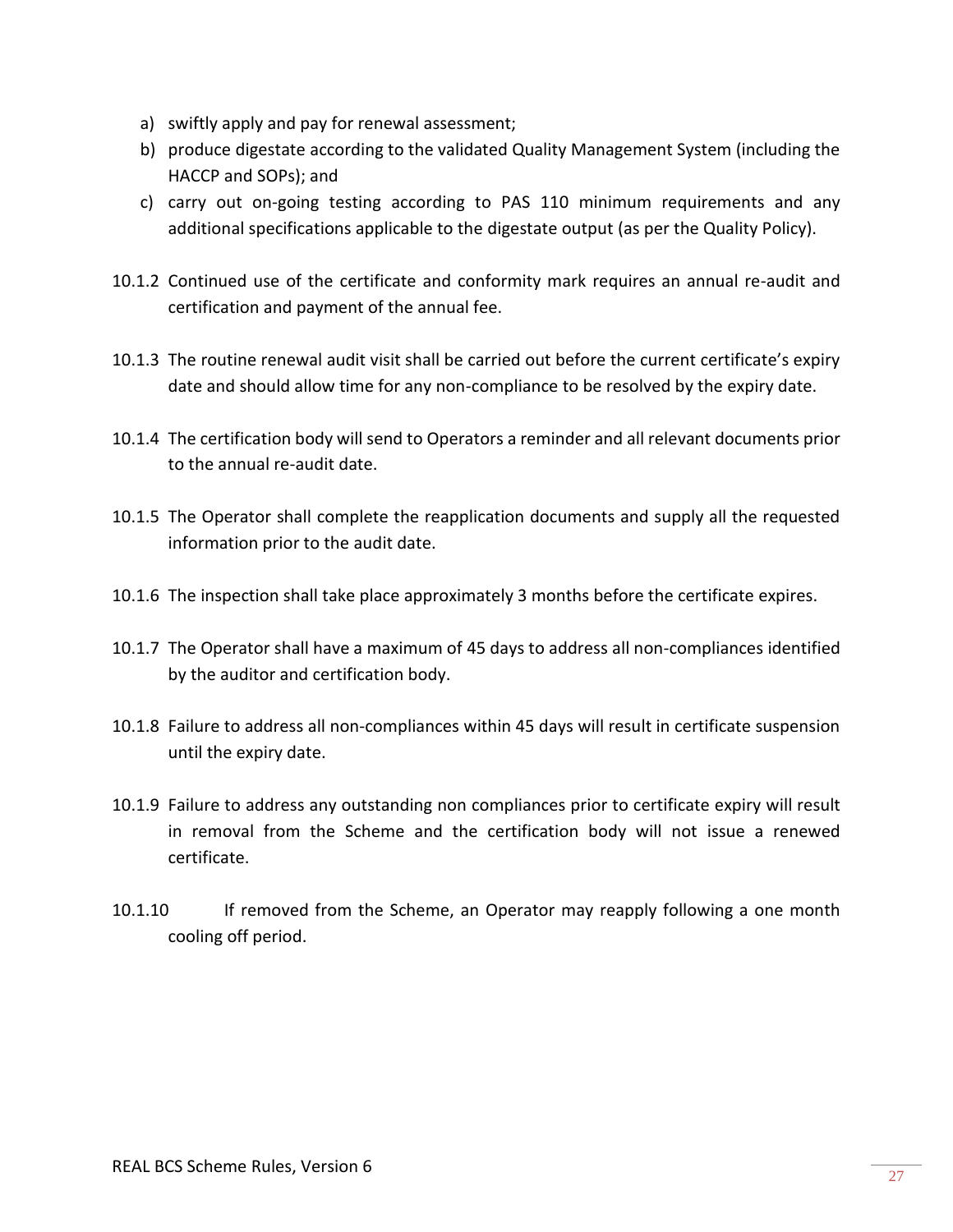#### <span id="page-27-0"></span>**11 RISK-BASED SPOT CHECKS**

- 11.1.1 Certification bodies shall arrange for auditors to carry out spot checks at AD facilities that are considered 'high risk' based on a standardised risk assessment provided to the certification bodies by REAL.
- 11.1.2 This standardised risk assessment will include criteria on responses to compliance notices issued following a failure and responses to product complaints.
- 11.1.3 The notice period for the risk-based spot checks is between 24 and 48 hours.

# <span id="page-27-1"></span>**12 SUSPENSION / WITHDRAWAL FROM THE SCHEME**

## <span id="page-27-2"></span>**12.1 Applicants**

- 12.1.1 When caused by the Operator, failure of an inspection to occur within 2 months of the application acceptance date shall result in the immediate rejection of the Operator's application for the anaerobic digestion process and its relevant digestate outputs.
- 12.1.2 Failure to demonstrate satisfactory evidence of corrective actions taken, and pass any necessary revisit inspection, within 3 months from initial inspection shall also result in immediate withdrawal of the applicant operator's application for the anaerobic digestion process and its relevant digestate outputs.
- 12.1.3 Following rejection of the Operator's application, the Operator can reapply to join the Scheme after a one month cooling off period.

#### <span id="page-27-3"></span>**12.2 Registered scheme participants**

- 12.2.1 A certification body may suspend a certificate with immediate effect in the event of a sufficiently serious non-compliance (or for any reason the certification body reasonably considers that certificate suspension is necessary). Examples of circumstances in which the non-compliance may have been identified include but are not limited to:
	- during a routine inspection,
	- during a Spot Checks Visit as a result of targeted selection,
	- during or following a Spot Checks Visit carried out when investigating a complaint,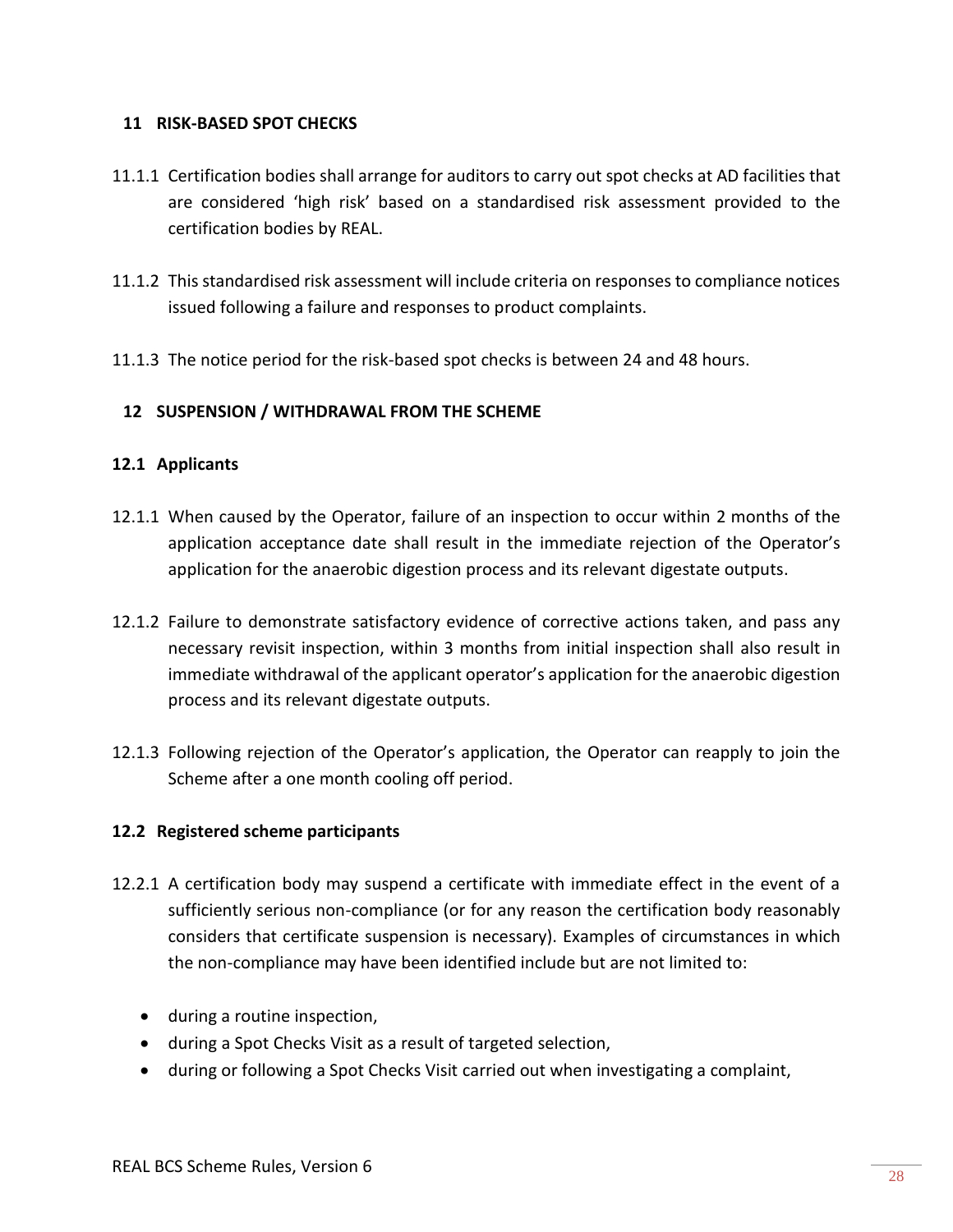- as a result of information / evidence supplied to the certification body by the regulator or when investigating a complaint,
- during an independent sampling visit or during a spot check visit following an independent sampling visit.

12.2.2 In the event that a certificate is suspended, the certification body shall:

- inform the Operator, REAL, and the Regulator (via the email address provided for communications) within 5 working days;
- check what material is on site at the time of the suspension, which could involve arranging a site visit. Prior to re-instating the certificate (when this is appropriate) the certification body shall check how the Operator dealt with any digestate stored on site during the suspension period, including any batches that completed production during the suspension period; and
- record the suspension on REAL's database, which automatically updates the publicly available list on the Scheme website of anaerobic digestion processes and related digestate outputs registered on the Scheme.
- 12.2.3 Failure to supply satisfactory evidence of corrective action(s) taken in response to the non-compliances that invoked the suspension, and pass any necessary Spot Check Visit, by the certificate's expiry date will result in the immediate removal of the Operator, anaerobic digestion process and its relevant digestate outputs from the Scheme.
- 12.2.4 In the event that the certificate is re-instated, the certification body shall inform the Operator, REAL, and the Regulator (via the email address provided for communications) within 5 working days. The certification bodies shall record the re-instatement on REAL's database of anaerobic digestion processes and related digestate outputs registered on the Scheme.
- 12.2.5 The certification body is entitled to charge the Operator for any time and cost incurred in assessing such evidence.
- 12.2.6 Failure to pay the certification body's complaint investigation fee or any other fees associated with extra visits, spot check visits, and spot sampling visits by the payment due date stated or referred to on the invoice shall result in immediate withdrawal of the certificate and removal of the Operator, anaerobic digestion process and its relevant digestate outputs registered on the Scheme.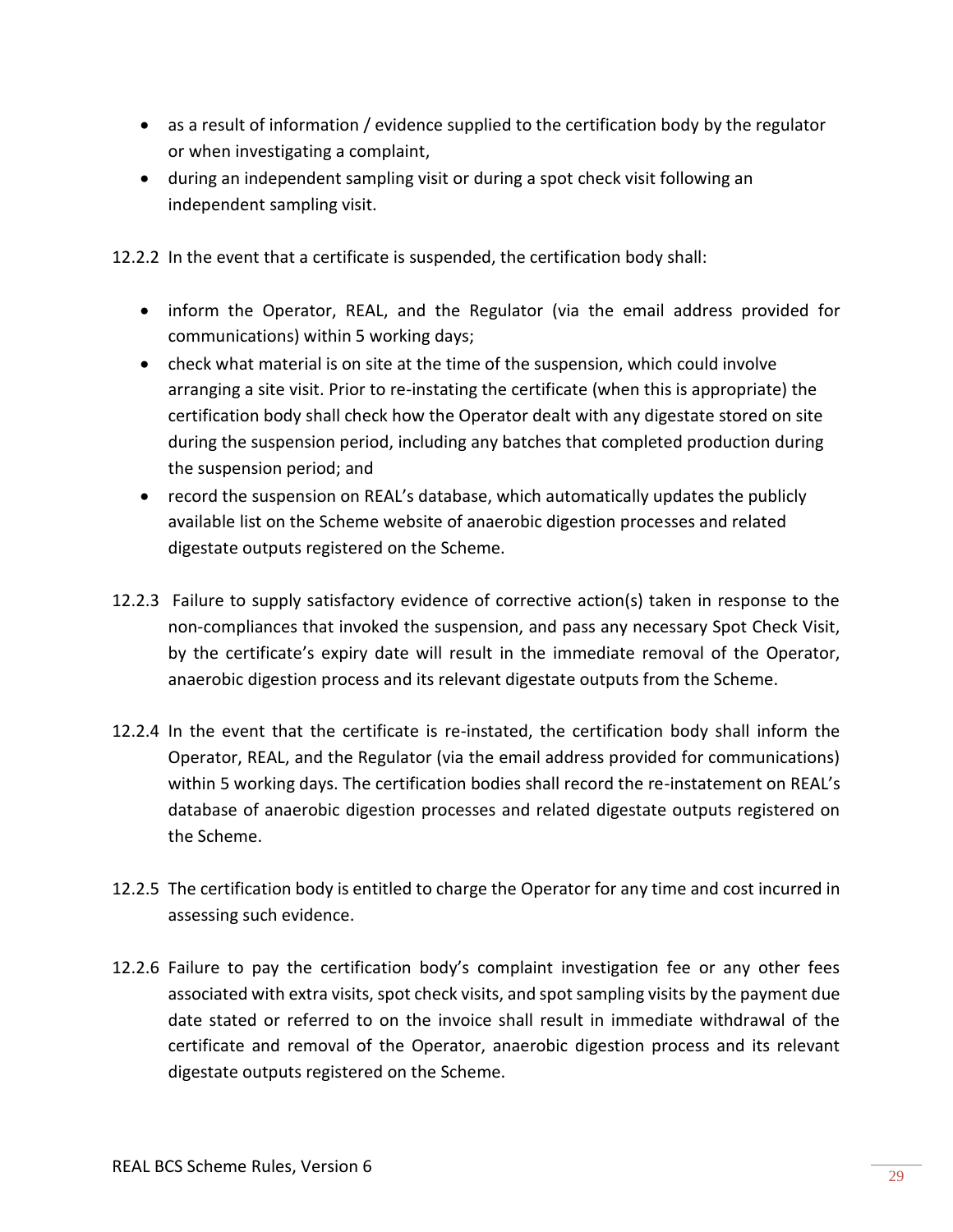- 12.2.7 In the event that a certificate is withdrawn, the certification body shall:
	- inform the Regulator as soon as reasonably practicable and in any event within 5 working days; and
	- record the withdrawal on REAL's database, which automatically updates the publicly available list on the Scheme website of anaerobic digestion processes and related digestate outputs registered on the Scheme.
- 12.2.8 During any period when the certificate is suspended or following withdrawal, the digestate shall not be placed on the market as a material with 'product' status.
- 12.2.9 In the event that a certificate is withdrawn, the Operator may re-apply for certification following a one month cooling off period. The evidence assessed after the re-application date may or may not relate to batches of digestate produced, sampled, and tested prior to the non-compliance that caused withdrawal, depending on the type and severity of such non-compliance<sup>2</sup>. A pre-application evaluation shall be carried out by the certification body to review the Operator's intention to re-apply and specify what prewithdrawal evidence would be acceptable (if any). Pre-application is subject to the Operator's payment of the pre-application fee specified by the certification body.
- 12.2.10 If the certification body is notified by the Regulator or Operator that any of the conditions in the authorisation to operate issued by a Regulator are breached and/or the authorisation is partially or fully suspended, the certification body may suspend the certificate, or withdraw the anaerobic digestion process from the Scheme. Such a decision by the certification body will depend upon the severity of the breach and whether the nature and type of breach mean that the quality of digestate produced has compromised compliance with PAS 110, the ADQP (or SEPA's Position) or the Scheme Rules.

 $2$  As an example, if the non-compliance that caused the certificate withdrawal is a delayed payment of the renewal fee, once this has been paid, evidence of compliance obtained prior to the certificate withdrawal date can be used to evaluate compliance after the Operator's reapplication date.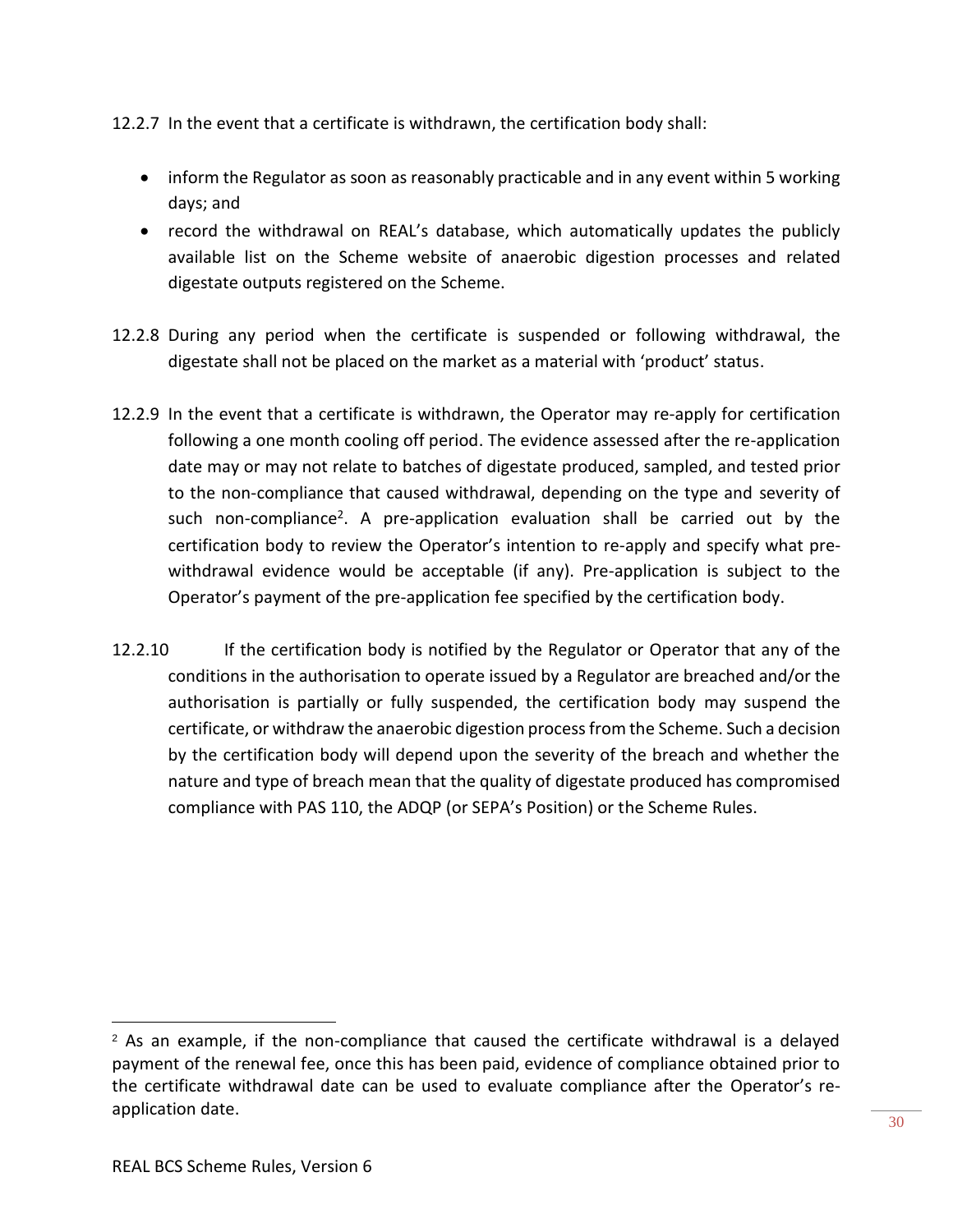## <span id="page-30-0"></span>**13 OPERATOR INFORMATION AND CONFIDENTIALITY**

## <span id="page-30-1"></span>**13.1 AD Operators' information**

- 13.1.1 Operators shall record waste recovery returns data and other information for the certification bodies to collect during the annual audit. This shall include but is not limited to:
	- a) the tonnage of waste from the anaerobic digestion process dispatched from the site annually (e.g., as contaminants),
	- b) the tonnage of certified digestate per output (e.g., tonnage of separated fibre and tonnage of separated liquor),
	- c) the markets that each certified digestate output is supplied to, and
	- d) the number of product complaints received since the last inspection and the nature of each complaint (e.g., plastic contamination).
- 13.1.2 The certification bodies will present a summary of the data on product complaints at the meeting of the Technical Advisory Committee.
- 13.1.3 Details of the information gained during the course of assessment may be supplied to the members of the certification body's certification committee (if in place), as relevant for them to be able to assess the application, complaint or appeal. If the certification body is required to supply any information that is not of a generic nature to interested parties (e.g., the Technical Advisory Committee), the certification body shall ensure that the applicant/Operator's identity is not revealed. All persons who receive confidential information will be obliged to sign a confidentiality agreement.
- 13.1.4 The certification body shall provide to REAL detailed information regarding each anaerobic digestion process and digestate output under assessment, both those for which initial certification has been applied for and those for which certification has been awarded. Such information is detailed in REAL's contractual arrangements with the certification bodies.
- 13.1.5 Details of Operators are held on a central database, which is owned by REAL.
- 13.1.6 REAL may produce and publish statistical reports drawing upon aggregated Scheme data so that individual data cannot be traced back to individual applicants or Operators.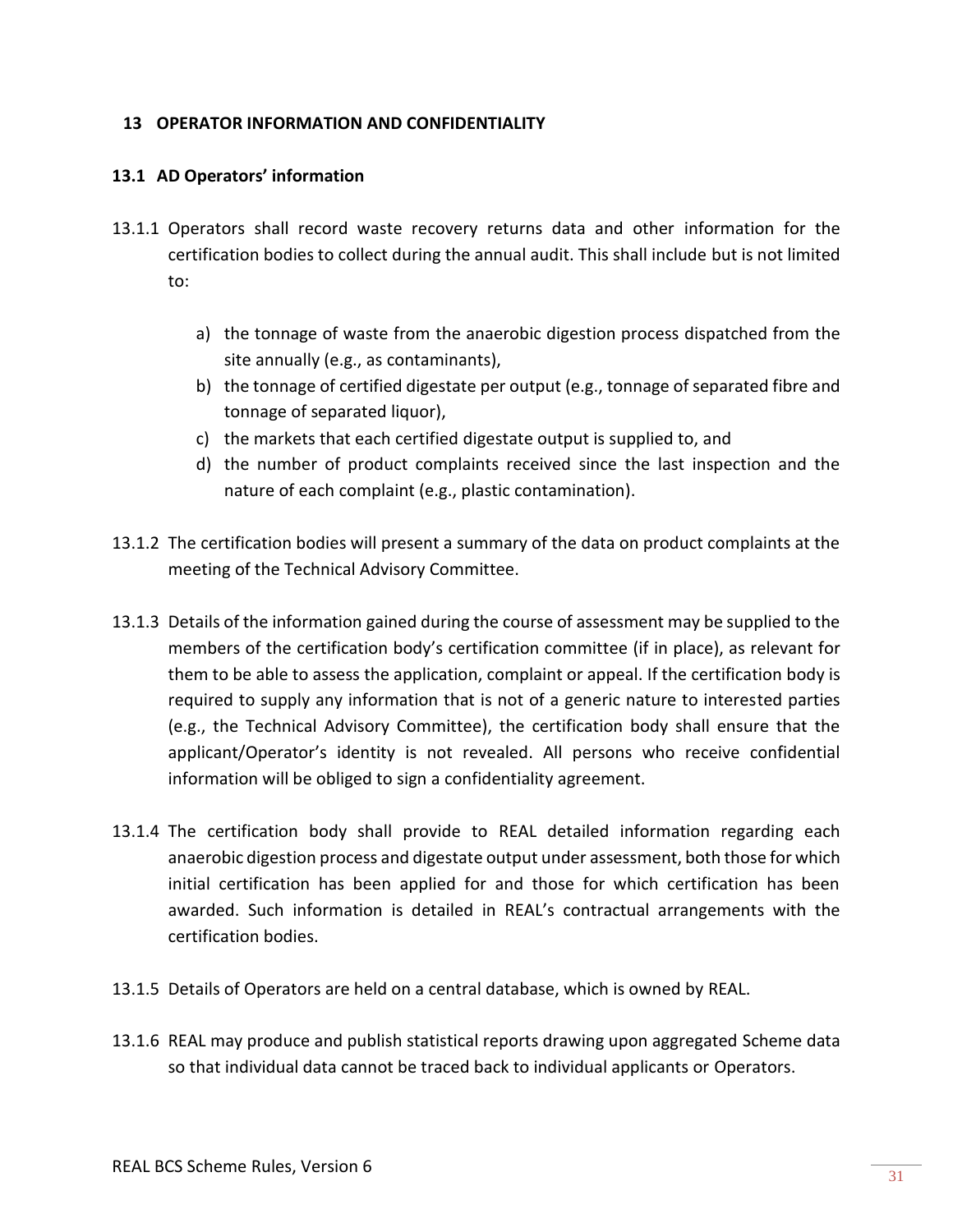- 13.1.7 Data may be retained on the above-mentioned databases and will be treated as specified above for up to 3 years after an Operator has left or been removed from the Scheme.
- 13.1.8 The Operator consents to the following information being made publicly available by REAL:
	- a) Name and address of the AD facility and Operator
	- b) The certified digestate output(s) and BCS number for the process
	- c) The certification status (including certificate issue and expiry dates)
	- d) The Operator's company website address (if applicable)
- 13.1.9 If the assessment is selected for review, details of the information gained during the course of the certification body's assessment shall be supplied to REAL if requested and to members of the Technical Advisory Committee, the certification body's accreditation body, the relevant Regulator and/or the competent authority as relevant.
- 13.1.10 Information gained during investigation of a complaint or information associated with an appeal made by an Operator shall be supplied to REAL, members of the Technical Advisory Committee, the certification body's accreditation body, the relevant Regulator and/or the competent authority, according to which organisations are involved in the appeal.

#### <span id="page-31-0"></span>**13.2 PAS 110 test results**

- 13.2.1 The digestate sample test results of any Operators on the Scheme are supplied by the approved laboratory to the certification body and REAL.
- 13.2.2 Approved laboratories are required to provide the test results by uploading them directly onto REAL's database (or by email if requested by REAL). The only test results the approved laboratories will upload to the database are those for samples sent for certification purposes, as listed below:
	- a) Initial validation purposes;
	- b) On-going testing to verify the continued efficacy of the PAS 110 quality management system and digestate compliance with PAS 110 minimum quality criteria and any other criteria specified and agreed with the Digestate Customer;
	- c) Archive samples that have been tested to verify compliance with PAS110; and
	- d) Re-sample test results that have been tested to verify corrective actions efficacy.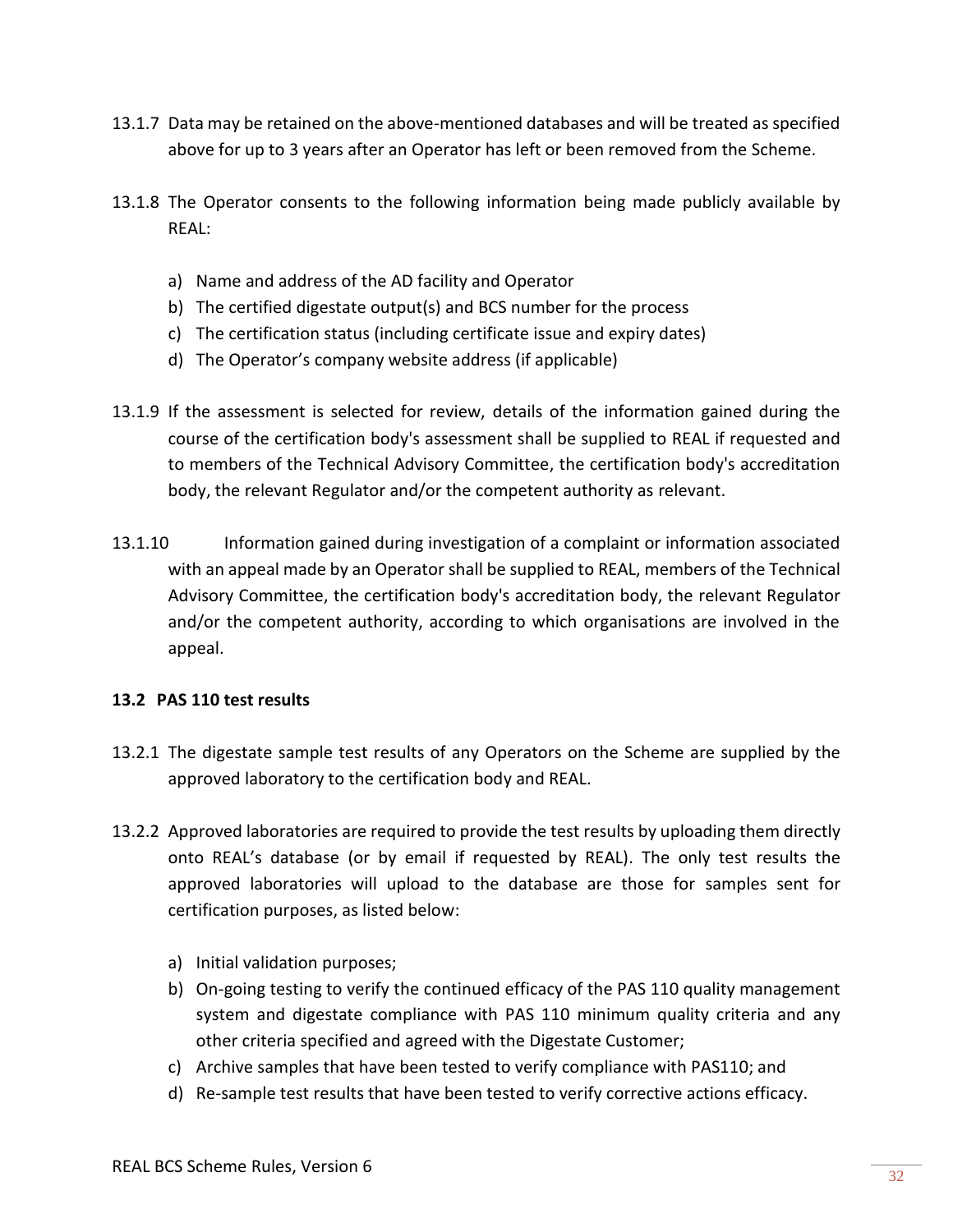When joining the Scheme, the AD Operators agree for the approved laboratories to disclose all the above sample results to REAL, the certification bodies, and the Regulators.

- 13.2.3 REAL may produce and publish statistical reports drawing upon aggregated PAS 110 test results data so that individual data cannot be traced back to individual applicants or participants.
- 13.2.4 REAL may use anonymous test results data to inform research and consultations relating to the production of digestate in the UK.
- 13.2.5 REAL may share aggregated test results data with third parties to undertake research projects that are considered relevant and beneficial for the Scheme. Individual data will not be traced back to individual applicants or participants.

## <span id="page-32-0"></span>**14 COMPLAINTS AND APPEALS**

## <span id="page-32-1"></span>**14.1 Complaints about the quality of certified digestate**

The responsibility for compliance with the Scheme requirements and fulfilling the obligations of any written agreement with a Digestate Customer rests with the Operator.

14.1.1 Where possible, any complaint about the quality of certified digestate should be submitted to the relevant certification body by completing the REAL BCS Complaint Form available on the Scheme website, [www.biofertiliser.org.uk/product-complaints.](http://www.biofertiliser.org.uk/product-complaints)

However, complaints submitted verbally or by email shall also be accepted and dealt with according to the procedures described below. In any case, the person receiving the complaint shall record the details of the complaint onto the REAL BCS Complaint Form to ensure the information received is recorded consistently.

#### **AD Operator's responsibilities**

14.1.2 If an Operator receives a complaint about a digestate product, they shall investigate that complaint, and if necessary, take appropriate action. The Operator shall record all complaints received and the action taken to investigate it and any remedial action taken. These records will be examined as part of the audit process.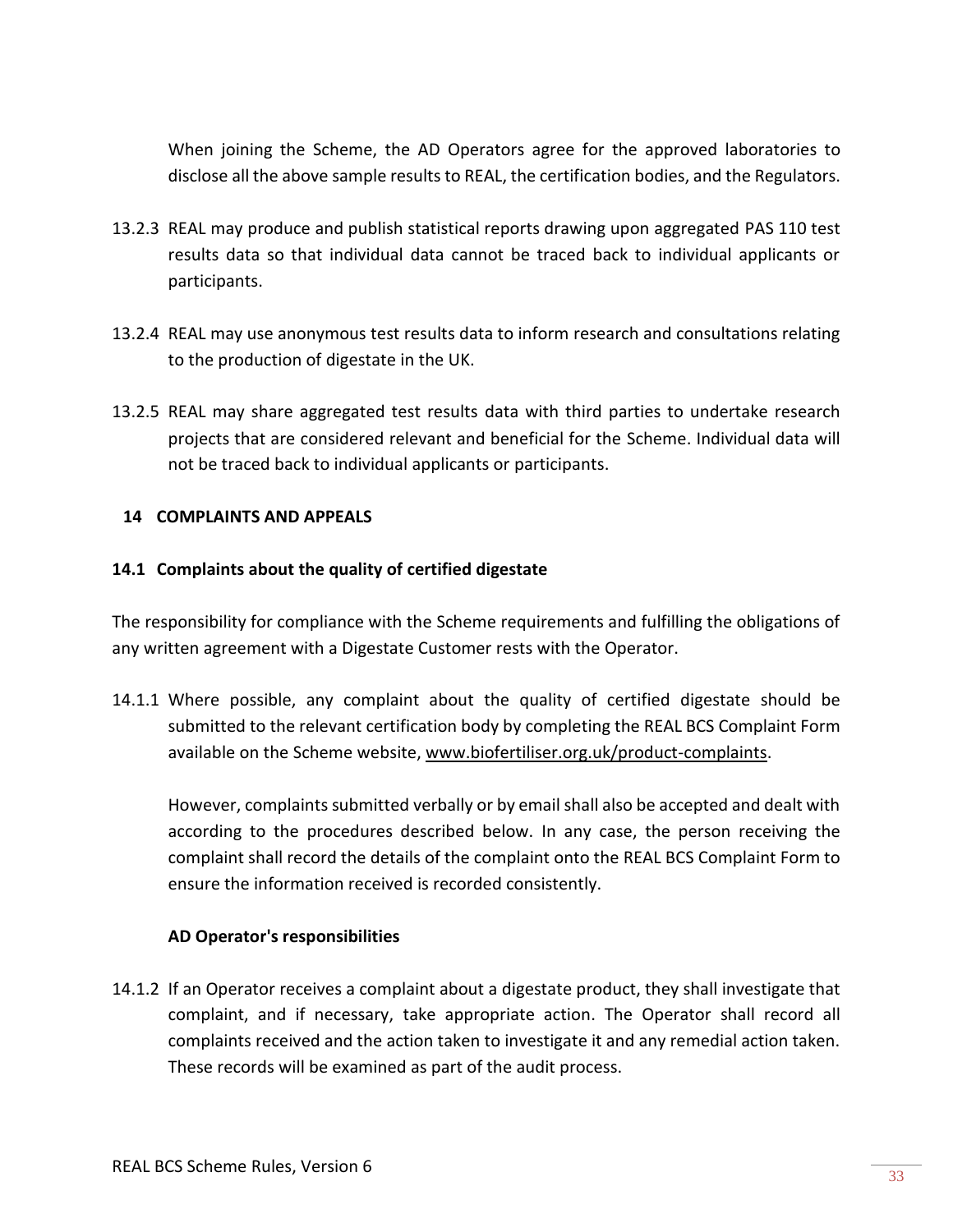- 14.1.3 The Operator shall notify their certification body on receipt of the complaint, and once the investigation has been carried out.
- 14.1.4 On receipt of the complaint, the Operator is under a duty to take steps to identify, locate, preserve, and recover evidence. If the batch of digestate under investigation is dispatched to a Digestate Customer and subsequently returned to the site, this must be quarantined and not re-processed.

## **REAL's responsibilities**

- 14.1.5 In the event that REAL is contacted by the complainant, he/she shall be instructed to make the complaint directly to the relevant certification body or complete the REAL BCS Complaint Form which is available on the Scheme website.
- 14.1.6 REAL is not responsible for organising and carrying out the investigation nor for liaising with any involved parties; it is the certification body's responsibility to lead the investigation and liaise with each relevant party.

#### **Certification bodies' responsibilities**

- 14.1.7 Upon receipt of a complaint, the certification body shall record / log the complaint with the Operator's details, and the name and address of the complainant. The certification body shall discuss the complaint internally and the actions to take in response. The certification body will agree internally the appropriate actions and time frame for completing the action.
- 14.1.8 The certification body shall also notify REAL and the Regulator immediately on receipt of the product complaint and any in event within no more than 3 working days from receipt of the complaint.
- 14.1.9 The certification body may seek from REAL at any time technical interpretation of Scheme requirements and any relevant guidelines.
- 14.1.10 The certification body shall keep REAL informed about the progress and details of each investigation and shall also keep the relevant Regulator informed for each investigation that involves a Regulator.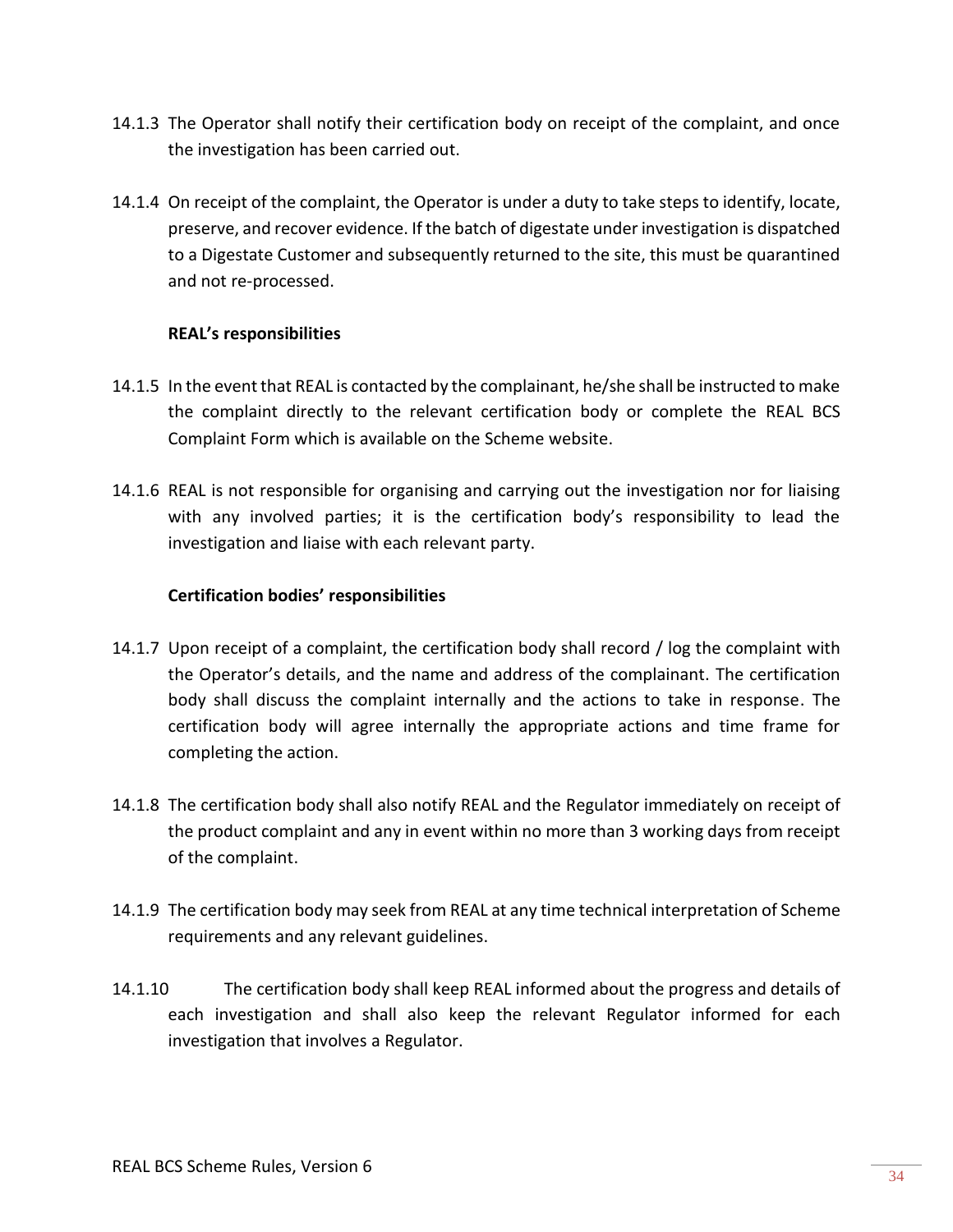- 14.1.11 Within 5 working days from receipt of the complaint, the certification body shall:
	- a) Establish, with REAL's guidance where appropriate, whether the investigation requires the involvement of any of the Regulators.

*NOTE: Examples of circumstances in which the investigation requires the Regulator's involvement include but are not limited to: a) when the complainant is the Regulator; b) when the complainant is not the Regulator but the complaint was initially received by the Regulator and logged in the Regulator's complaints management system; c) when a) or b) does not apply but the complainant has alleged that one or more provisions in the site's environmental permit / waste management license is not / are not complied with AND the operational issue is relevant to PAS 110 production requirements; and d) when a) or b) does not apply but pollution of the environment occurred or aspects related to digestate quality mean that the digestate may have to be regulated as waste.*

- b) confirm to the complainant in writing that the complaint has been received. REAL shall be copied in the written communication;
- c) inform the Operator in writing that a complaint has been made and the nature of the complaint. REAL shall be copied in the written communication; and
- d) gain from the complainant any information / evidence relevant to the investigation and/or if necessary, seek clarification about the nature of the complaint.
- 14.1.12 When the investigation requires one of the Regulators' involvement, within 3 working days from receipt of the complaint the certification body shall:
	- A. notify the Regulator via the email address provided for communications and (within 5 workings days),
	- B. once provided with the contacts of the Regulator's officer(s) responsible for the area, discuss the complaint details with him/them and, if appropriate, with the Regulator team leader(s) (e.g., via a teleconference). This shall be done with the aim to establish:
		- i. whether the complaint is valid and not frivolous;
		- ii. whether the complaint alleges that one or more provisions in the site's environmental permit / waste management licence that are relevant to PAS 110 / ADQP production is not / are not complied with (this is a matter for the Regulator to investigate);
		- iii. whether the complaint alleges that one or more of the Scheme requirements have not been complied with (this is a matter for the certification body to investigate);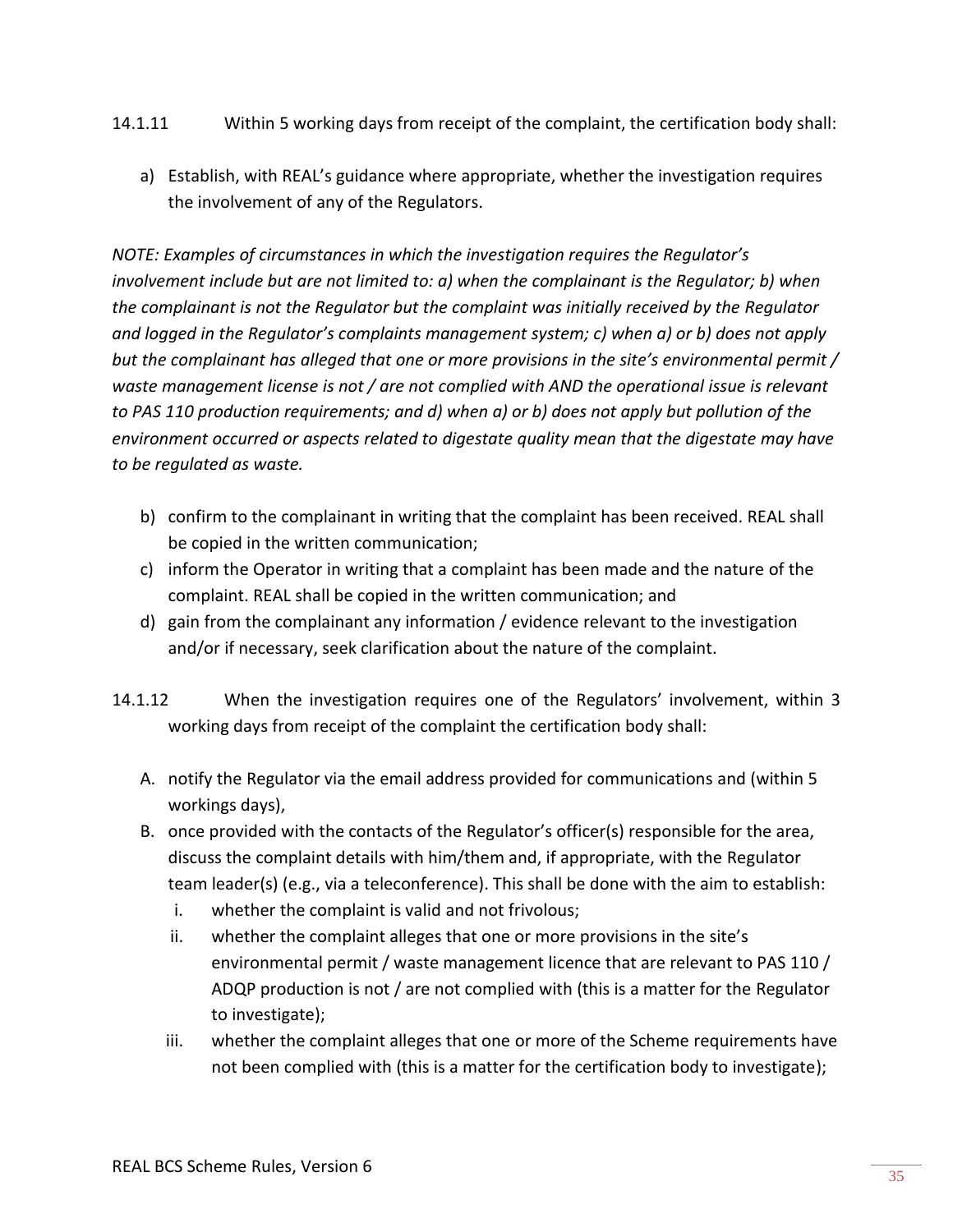- iv. whether pollution of the environment occurred, due to the digestate being unfit for purpose (this is a matter for both the Regulator and the certification body to investigate);
- v. if pollution of the environment has occurred, whether the cause was the digestate being unfit for purpose OR another reason (this is a matter for both the Regulator and the certification body to investigate); and
- vi. whether a Spot Checks Visit or a Spot Sampling Visit are necessary.
- 14.1.13 Under the circumstances described in iii, iv and v above the certification body shall:
	- a) gain any necessary information / evidence relevant to the investigation from the officer(s) responsible for enforcement of the relevant regulations in the area(s) where the anaerobic digestion takes place or the digestate is stored or used;
	- b) inform REAL, the area officer(s) and the Regulator's team leader(s) in writing, within 3 working days from the discussion (e.g., teleconference), which actions will be taken to investigate into the complaint and when they will be carried out;
	- c) start the investigation within 3 working days from the discussion (e.g., teleconference);
	- d) inform REAL, the area officer(s) and the Regulator's team leader(s) in writing about the progress made whenever a significant action occurs.
- 14.1.14 When the investigation does not require the Regulator's involvement, the certification body shall:
	- a) begin the investigation within 3 working days from receipt of the complaint;
	- b) gain any necessary information / evidence relevant to the investigation from the officer(s) responsible for enforcement of the relevant regulations in the area(s) where the anaerobic digestion takes place or the digestate is stored or used;
	- c) inform REAL in writing of which actions will be taken to investigate into the complaint and when they will be carried out; and
	- d) inform REAL in writing about the progress made whenever a significant action occurs.
- 14.1.15 Where it is considered appropriate by the investigating party/ies, the certification body shall carry out Spot Checks Visits or Spot Sampling Visits promptly and normally within 10 working days from the discussion. This physical inspection might occur if a document investigation is not conclusive.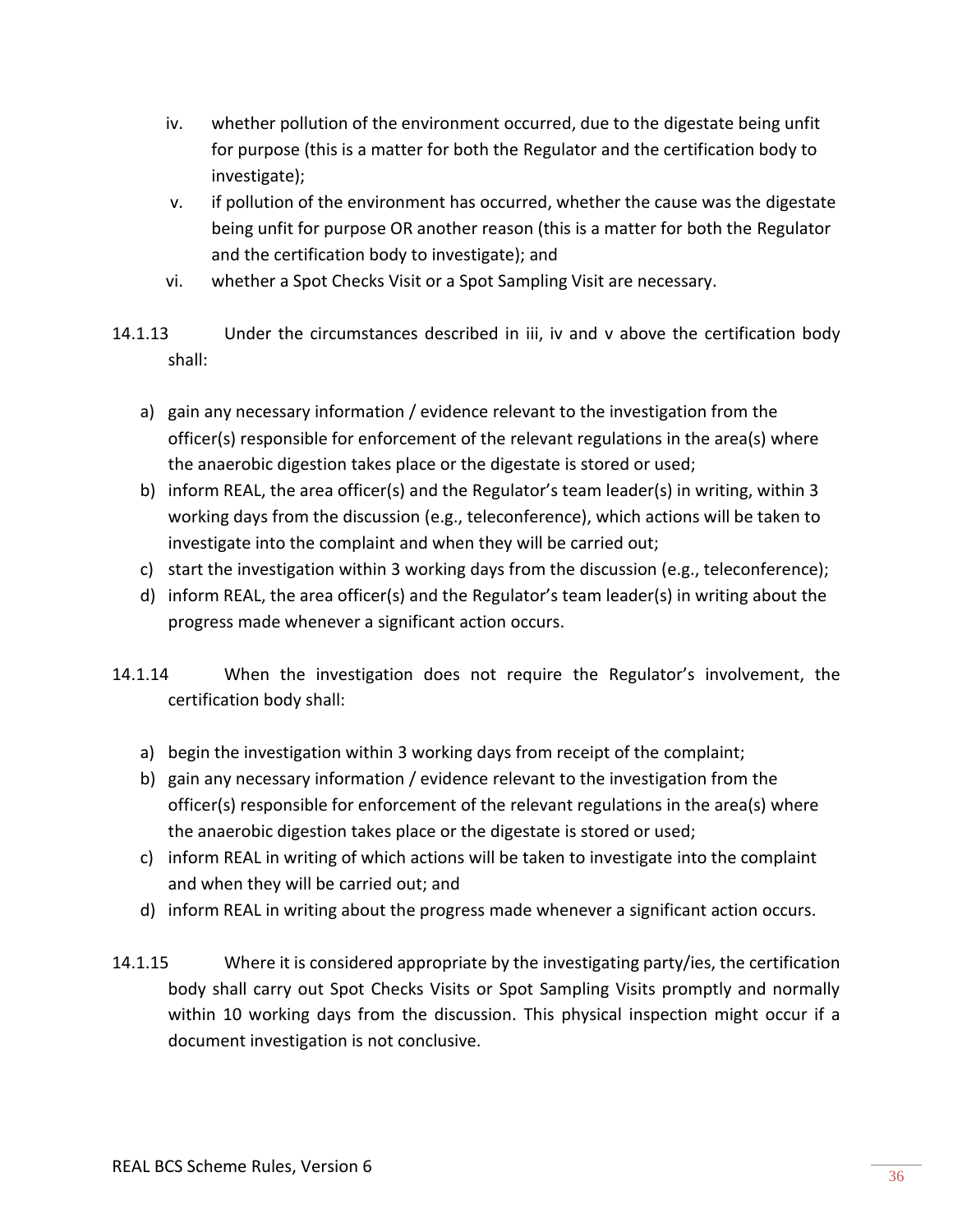- 14.1.16 In relation to product safety / quality complaints, where it is considered appropriate by the investigating party/ies, the certification body shall also take sample/s of the relevant digestate output and send it/them to a REAL approved laboratory for testing on the quality parameter(s) on which the digestate is alleged deficient.
- 14.1.17 There is no obligation for a Spot Checks Visit or a Spot Sampling Visit to be preannounced; if pre-announced, the notice period should be the shortest practicable. A Spot Check Visit or Spot Sample Visit may take place unannounced where the certification body suspects that the Operator may attempt to remove evidence of a non-compliance.
- 14.1.18 On completion of the investigation and decision on whether the complaint is upheld, within 5 working days the certification body shall inform the complainant and the Operator in writing whether the complaint was upheld and the key reason(s) for that decision. REAL shall be copied into the written communication, as too shall the Regulator if involved in the investigation. These parties will be informed of the results of the investigation and the actions taken. REAL will upload the completed anonymous Product Complaint Investigation Report Form onto the Scheme website.
- 14.1.19 Regarding a Spot Checks Visit or a Spot Sampling Visit, the Operator against whom the complaint has been made shall pay the certification body any fee charged; this fee is payable whether or not the complaint is upheld. The approved laboratory's fee for digestate sample testing will be paid by the Operator, regardless of whether or not the complaint is upheld. If the complaint is upheld, the Operator shall also pay the certification body any investigation costs it has incurred in addition to, or instead of, a Spot Checks Visit. The certification body's documentation shall clearly identify the fee payable by the Operator for a Spot Checks Visit and refer him/her to this clause in the Scheme Rules.
- 14.1.20 Animal & Plant Health Agency [\(England, Scotland and Wales\)](http://animalhealth.defra.gov.uk/about/contact-us/postcode.asp) and [Veterinary Service](http://animalhealth.defra.gov.uk/about/contact-us/postcode.asp)  [\(Northern Ireland\)](http://animalhealth.defra.gov.uk/about/contact-us/postcode.asp) shall also be kept informed about the investigation if the complaint is relevant to them.

#### <span id="page-36-0"></span>**14.2 Complaints about the Certification Bodies**

14.2.1 Any complaints from participating Operators about the services provided by the certification bodies shall be submitted to the relevant certification body at first and include the following information: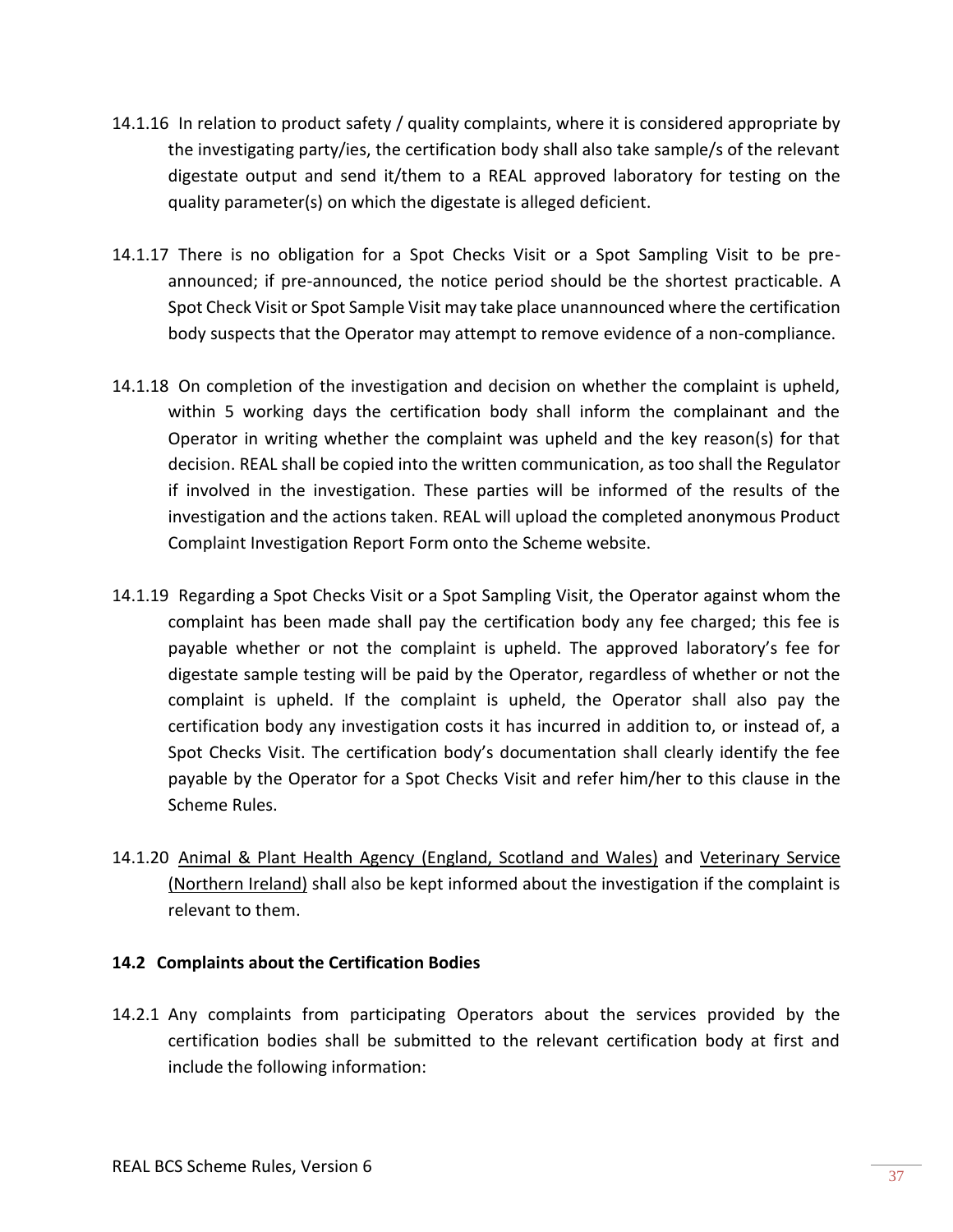- Organisation name and contact details;
- Name and contact details of the person within the organisation making the complaint; and
- Description of the aspects of the service that the complaint refers to.
- 14.2.2 Upon receipt of a complaint, the certification body shall follow its own complaint procedures and promptly inform REAL and investigate the complaint according to the certification body's internal complaint procedures. It shall also take any necessary actions to address the complaint, report on the outcome to REAL, and ensure that the complainant is kept informed in writing of the outcome of the complaint. The certification body will record the complaint, any actions taken to investigate the complaint, and the results of the investigation.
- 14.2.3 If the complainant remains unsatisfied of the outcome of the investigation, the complaint shall be referred to REAL and UKAS. The complainant shall be informed accordingly.
- 14.2.4 Each time it meets, or upon request, REAL's Biofertiliser Certification Scheme Technical Advisory Committee shall be provided with an anonymised list of all complaints about the certification body, including the number and a summary of their subjects and outcomes.

# <span id="page-37-0"></span>**14.3 Appeal against certification bodies' decisions**

- 14.3.1 Any individual who or organisation that appeals a decision taken by the certification body shall follow the certification body's relevant appeal procedures.
- 14.3.2 An Operator must make known the reasons for the appeal and provide evidence to support it.
- 14.3.3 The certification body shall follow its own appeal procedures and shall keep REAL informed of all appeals received, their subjects and outcomes.
- 14.3.4 If the individual or organisation who made the appeal remains unsatisfied of the outcome of the certification body's appeal procedures, the case shall be referred to REAL and the individual or organisation shall be informed accordingly.